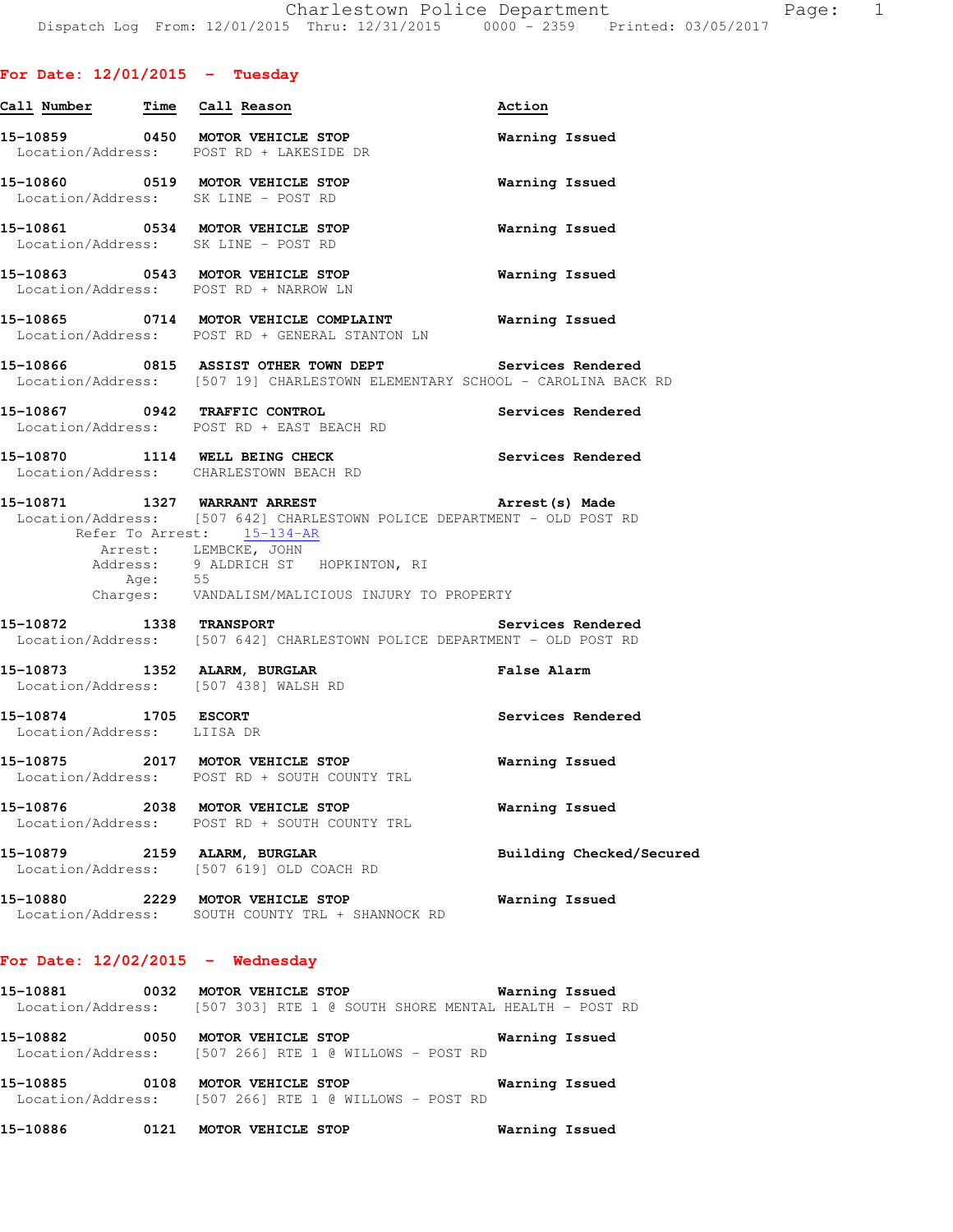|                                                                     | Dispatch Log From: 12/01/2015 Thru: 12/31/2015 0000 <sup>-</sup> 2359 Printed: 03/05/2017                                                     | Charlestown Police Department | Page: 2 |  |
|---------------------------------------------------------------------|-----------------------------------------------------------------------------------------------------------------------------------------------|-------------------------------|---------|--|
|                                                                     | Location/Address: [507 266] RTE 1 @ WILLOWS - POST RD                                                                                         |                               |         |  |
|                                                                     | 15-10887 0121 MOTOR VEHICLE STOP<br>Location/Address: POST RD + NARROW LN                                                                     | Warning Issued                |         |  |
|                                                                     | 15-10890 0415 MOTOR VEHICLE STOP<br>Location/Address: SK LINE - POST RD                                                                       | Warning Issued                |         |  |
|                                                                     | 15-10892 0547 MOTOR VEHICLE STOP<br>Location/Address: POST RD + SCHOOLHOUSE POND RD                                                           | Warning Issued                |         |  |
|                                                                     | 15-10893 0605 MOTOR VEHICLE STOP<br>Location/Address: POST RD + SOUTH COUNTY TRL                                                              | Warning Issued                |         |  |
| 15-10899 0929 OFFICER WANTED                                        | Location/Address: COLUMBIA HEIGHTS RD                                                                                                         | Services Rendered             |         |  |
|                                                                     | 15-10900 1030 HOUSE CHECK<br>Location/Address: CHARLESTOWN BEACH RD                                                                           | Building Checked/Secured      |         |  |
| 15-10901 1044 HOUSE CHECK<br>Location/Address: NARROW LN            |                                                                                                                                               | Building Checked/Secured      |         |  |
|                                                                     | 15-10903 1138 MVA - W/Injury/Fluid/Hazard Transported to Hospital<br>Location/Address: ROSS HILL RD + POST RD<br>Refer To Accident: 15-168-AC |                               |         |  |
|                                                                     | 15-10904 1201 OFFICER WANTED<br>Location/Address: [507 642] CHARLESTOWN POLICE DEPARTMENT - OLD POST RD                                       | Investigated                  |         |  |
| Location/Address: EAST CENTRAL AVE                                  | 15-10906 1355 ALARM, BURGLAR                                                                                                                  | Investigated                  |         |  |
| 15-10907 1357 ASSIST CITIZEN                                        | Location/Address: [507 257] DUNNS CORNERS FIRE STATION (STATION TWO) - POST RD                                                                | Services Rendered             |         |  |
| Location/Address: HIDDEN MEADOWS DR<br>Refer To Incident: 15-411-OF | 15-10908 1442 EMBEZZELMENT/FRAUD/FORGERY                                                                                                      | Report Taken                  |         |  |
|                                                                     | 15-10910 1543 MOTOR VEHICLE STOP<br>Location/Address: OLD MILL RD + CAROLINA BACK RD                                                          | Warning Issued                |         |  |
|                                                                     | 15-10914 1920 SUSPICIOUS ACTIVITY/VEHICLE Services Rendered<br>Location/Address: [507 45] RIPPY'S LIQUOR MART - SOUTH COUNTY TRL              |                               |         |  |
| Location/Address: JOHNSON LN                                        | 15-10915 1949 WELL BEING CHECK                                                                                                                | Could Not Locate              |         |  |
| 15-10916 2052 SERVE SUMMONS<br>Location/Address: TURTLE TRL         |                                                                                                                                               | Services Rendered             |         |  |
|                                                                     | 15-10918 2129 MOTOR VEHICLE STOP<br>Location/Address: [507 100] RTE 1 @ FIORES - POST RD                                                      | Warning Issued                |         |  |
|                                                                     | 15-10919 2141 MOTOR VEHICLE STOP<br>Location/Address: POST RD + TAMANACO DR                                                                   | Warning Issued                |         |  |
| For Date: $12/03/2015$ - Thursday                                   |                                                                                                                                               |                               |         |  |
|                                                                     | 15-10924 0133 MOTOR VEHICLE STOP<br>Location/Address: POST RD + PROSSER TRL                                                                   | No Action Required            |         |  |
|                                                                     | 15-10927 0453 MOTOR VEHICLE STOP                                                                                                              | Warning Issued                |         |  |

**15-10928 0609 MOTOR VEHICLE STOP Warning Issued**  Location/Address: POST RD + CROSS MILLS RD

Location/Address: POST RD + PROSSER TRL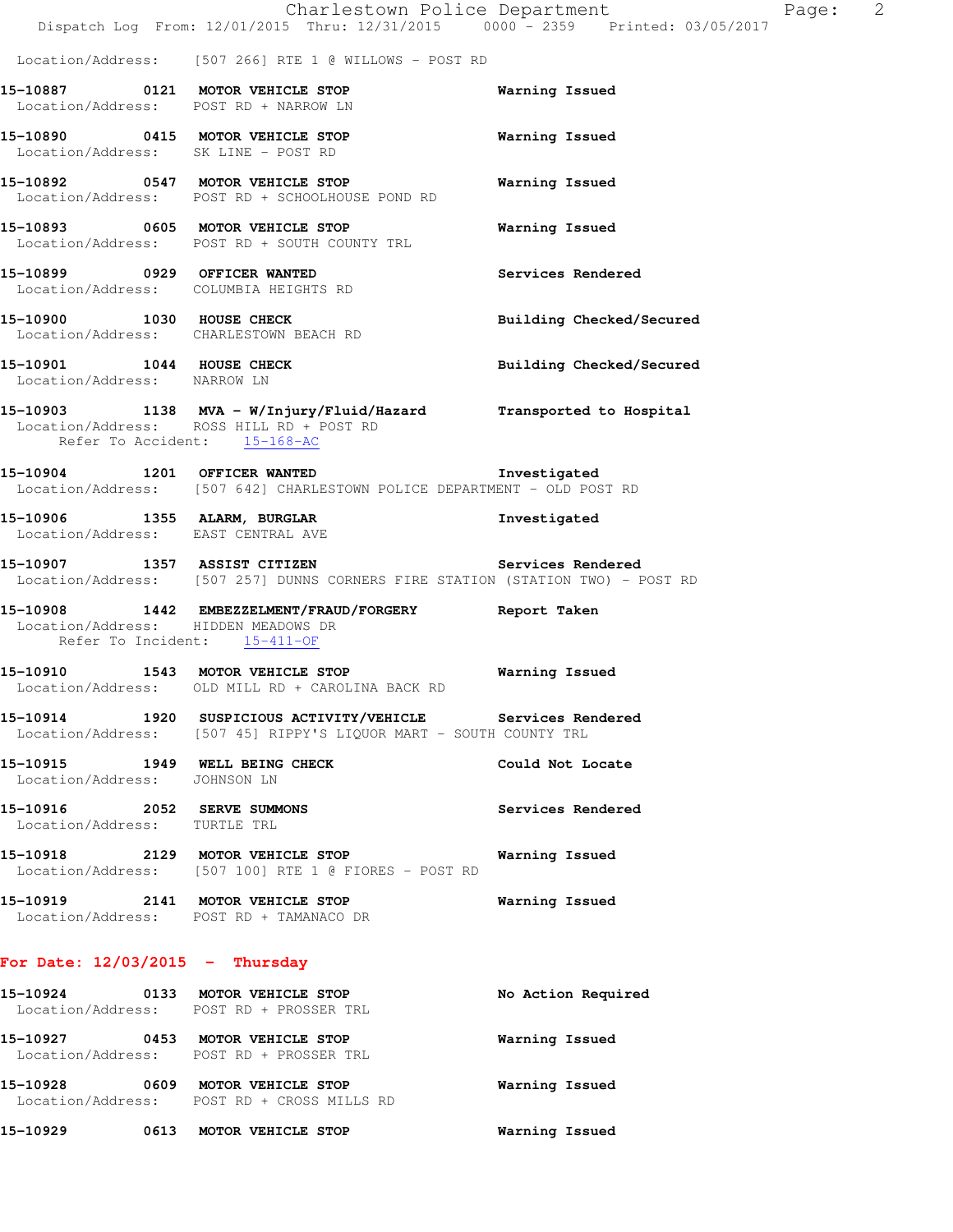|                                                                         | Charlestown Police Department<br>Dispatch Log From: 12/01/2015 Thru: 12/31/2015 0000 - 2359 Printed: 03/05/2017                                                                                                                                                                                                                                                                                                                                                                                                                         |                          | $\overline{\phantom{a}}$<br>Page: |  |
|-------------------------------------------------------------------------|-----------------------------------------------------------------------------------------------------------------------------------------------------------------------------------------------------------------------------------------------------------------------------------------------------------------------------------------------------------------------------------------------------------------------------------------------------------------------------------------------------------------------------------------|--------------------------|-----------------------------------|--|
| Location/Address: POST RD + NARROW LN                                   |                                                                                                                                                                                                                                                                                                                                                                                                                                                                                                                                         |                          |                                   |  |
| 15-10930 0614 ALARM, BURGLAR<br>Location/Address: KLONDIKE RD           |                                                                                                                                                                                                                                                                                                                                                                                                                                                                                                                                         | Building Checked/Secured |                                   |  |
| Location/Address: POST RD + NARROW LN                                   | 15-10933 0625 MOTOR VEHICLE STOP                                                                                                                                                                                                                                                                                                                                                                                                                                                                                                        | Warning Issued           |                                   |  |
| 15-10934 0635 MOTOR VEHICLE STOP                                        | Location/Address: POST RD + FALCONE LN                                                                                                                                                                                                                                                                                                                                                                                                                                                                                                  | <b>Warning Issued</b>    |                                   |  |
| Refer To Accident: 15-169-AC                                            | 15-10935 0711 MVA - W/Injury/Fluid/Hazard Report Taken<br>Location/Address: ALTON CAROLINA RD + CAROLINA BACK RD                                                                                                                                                                                                                                                                                                                                                                                                                        |                          |                                   |  |
|                                                                         | 15-10936 0758 ROAD HAZARD/OBSTRUCTION Investigated<br>Location/Address: ROSS HILL RD + POST RD                                                                                                                                                                                                                                                                                                                                                                                                                                          |                          |                                   |  |
|                                                                         | 15-10937 0802 ASSIST OTHER TOWN DEPT Services Rendered<br>Location/Address: [507 19] CHARLESTOWN ELEMENTARY SCHOOL - CAROLINA BACK RD                                                                                                                                                                                                                                                                                                                                                                                                   |                          |                                   |  |
| 15-10938 0901 ALARM, BURGLAR                                            | Location/Address: [507 637] SANCTUARY RD                                                                                                                                                                                                                                                                                                                                                                                                                                                                                                | Building Checked/Secured |                                   |  |
|                                                                         | 15-10941 1234 POLICE INFORMATION Services Rendered<br>Location/Address: [507 228] PHIL & ANN'S SUNSET MOTEL - OLD POST RD                                                                                                                                                                                                                                                                                                                                                                                                               |                          |                                   |  |
| Location/Address: HAWKSBILL WAY<br>Refer To Incident: 15-412-OF         | 15-10942 1337 LOST/STOLEN LICENSE PLATES Report Taken                                                                                                                                                                                                                                                                                                                                                                                                                                                                                   |                          |                                   |  |
| Vicinity of: HIDDEN MEADOWS DR                                          | 15-10943 1338 FOLLOW-UP INVESTIGATION Services Rendered                                                                                                                                                                                                                                                                                                                                                                                                                                                                                 |                          |                                   |  |
| Age:<br>Refer To Incident: 15-413-OF                                    | 15-10944 1422 SUSPICIOUS ACTIVITY/VEHICLE Investigated<br>Location/Address: [507 19] CHARLESTOWN ELEMENTARY SCHOOL - CAROLINA BACK RD<br>Refer To Arrest: 15-136-AR<br>Arrest: DOLBEY, JAKE R<br>Address: 74 HILLTOP DR CHARLESTOWN, RI<br>25<br>Charges: INJURING OR TAMPERING WITH VEHICLES<br>INJURING OR TAMPERING WITH VEHICLES<br>INJURING OR TAMPERING WITH VEHICLES<br>INJURING OR TAMPERING WITH VEHICLES<br>INJURING OR TAMPERING WITH VEHICLES<br>INJURING OR TAMPERING WITH VEHICLES<br>INJURING OR TAMPERING WITH VEHICLES |                          |                                   |  |
| <b>15-10946 1508 SERVE SUMMONS</b><br>Location/Address: OLD COACH RD    |                                                                                                                                                                                                                                                                                                                                                                                                                                                                                                                                         | Services Rendered        |                                   |  |
| 15-10947 1511 ALARM, BURGLAR<br>Location/Address: SHADY HARBOR DR       |                                                                                                                                                                                                                                                                                                                                                                                                                                                                                                                                         | Investigated             |                                   |  |
|                                                                         | Location/Address: [507 286] RTE 112 @ RICHMOND LINE - CAROLINA BACK RD                                                                                                                                                                                                                                                                                                                                                                                                                                                                  | Services Rendered        |                                   |  |
| 15-10950 1657 MOTOR VEHICLE STOP<br>Location/Address: POST RD + BEND RD |                                                                                                                                                                                                                                                                                                                                                                                                                                                                                                                                         | Citation Issued          |                                   |  |
| 15-10951 1730 BURGLARY (B & E)<br>Location/Address: CAROLINA BACK RD    | Refer To Arrest: 15-142-AR<br>Arrest: DOLBEY, JAKE R<br>Address: 74 HILLTOP DR CHARLESTOWN, RI                                                                                                                                                                                                                                                                                                                                                                                                                                          | Report Taken             |                                   |  |
| Age:<br>Refer To Incident: 15-401-OF                                    | 25<br>Charges: ENTERING OF DWELLING OR BUILDING W/FELONIOUS INTENT<br>ENTERING OF DWELLING OR BUILDING W/FELONIOUS INTENT<br>ENTERING OF DWELLING OR BUILDING W/FELONIOUS INTENT                                                                                                                                                                                                                                                                                                                                                        |                          |                                   |  |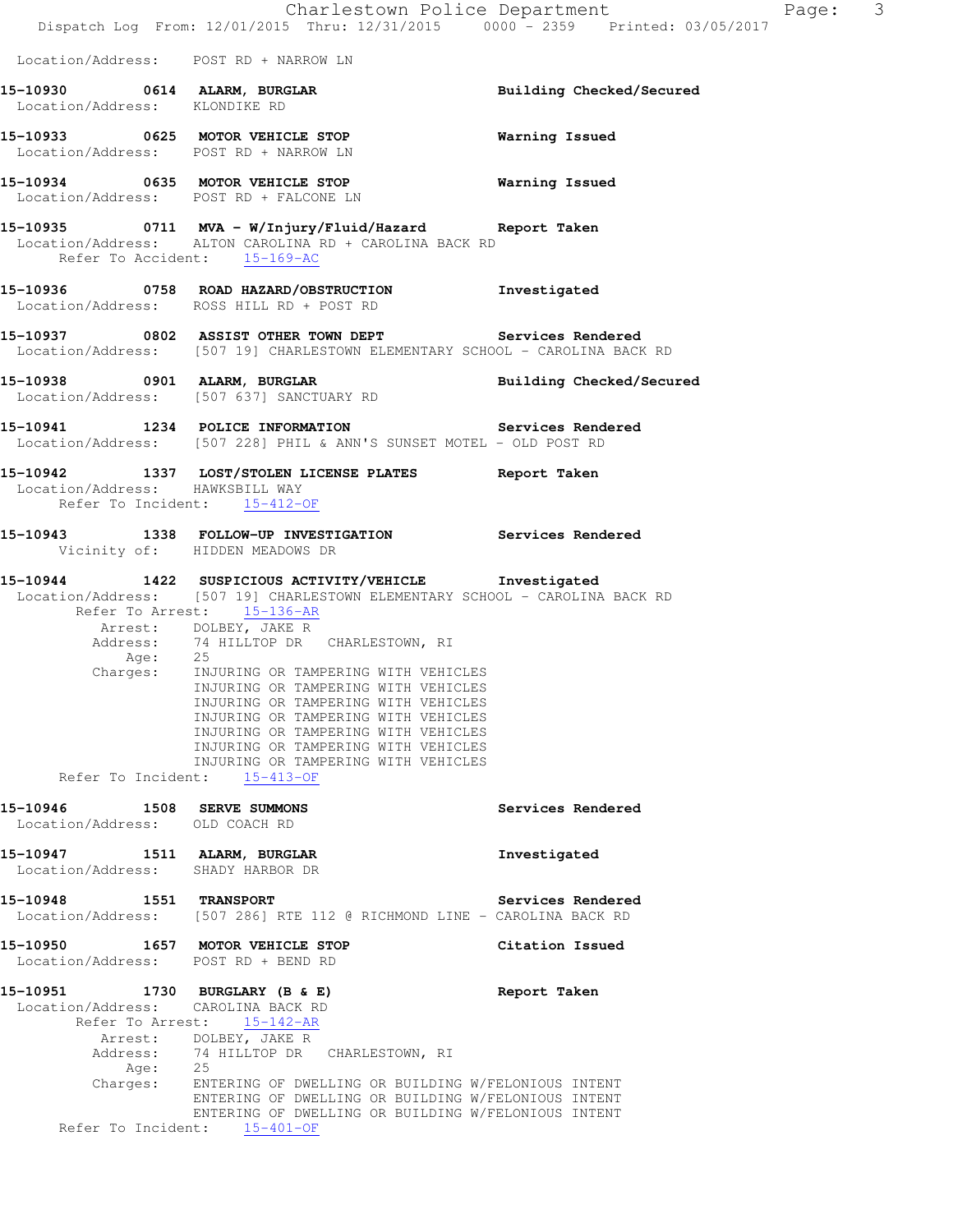|                                                                             | Dispatch Log From: 12/01/2015 Thru: 12/31/2015 0000 - 2359 Printed: 03/05/2017                                                                                                          | Charlestown Police Department | Page: | $\overline{4}$ |
|-----------------------------------------------------------------------------|-----------------------------------------------------------------------------------------------------------------------------------------------------------------------------------------|-------------------------------|-------|----------------|
| Refer To Incident: 15-414-OF                                                |                                                                                                                                                                                         |                               |       |                |
| 15-10952 1925 LARCENY                                                       | Location/Address: [507 858] THE PINK PELICAN - OLD POST RD<br>Refer To Incident: $15-415-OF$                                                                                            | Investigated                  |       |                |
| Location/Address: SEA VIEW DR                                               | 15-10953 2016 FOLLOW-UP INVESTIGATION Investigated                                                                                                                                      |                               |       |                |
| 15-10954 2252 ALARM, BURGLAR<br>Location/Address: OLD POST RD               |                                                                                                                                                                                         | Building Checked/Secured      |       |                |
| For Date: $12/04/2015$ - Friday                                             |                                                                                                                                                                                         |                               |       |                |
| 15-10956 0032 MOTOR VEHICLE STOP<br>Location/Address: POST RD + FALCONE LN  |                                                                                                                                                                                         | Warning Issued                |       |                |
| 15-10957 0035 MOTOR VEHICLE STOP<br>Location/Address: FIORE'S - POST RD     |                                                                                                                                                                                         | Warning Issued                |       |                |
| Location/Address: NARROW LN                                                 | 15-10958 0046 MOTOR VEHICLE STOP                                                                                                                                                        | Warning Issued                |       |                |
| 15-10963 0124 HOUSE CHECK<br>Location/Address: CAROLINA BACK RD             |                                                                                                                                                                                         | Building Checked/Secured      |       |                |
| 15-10971 0425 MOTOR VEHICLE STOP<br>Location/Address: FIORE'S - POST RD     |                                                                                                                                                                                         | Warning Issued                |       |                |
| 15-10972 0431 HOUSE CHECK<br>Location/Address: CAROLINA BACK RD             |                                                                                                                                                                                         | Building Checked/Secured      |       |                |
| 15-10973 0458 MOTOR VEHICLE STOP<br>Location/Address: POST RD + PROSSER TRL |                                                                                                                                                                                         | Warning Issued                |       |                |
| Location/Address: POST RD + PROSSER TRL                                     | 15-10975 0522 MOTOR VEHICLE STOP                                                                                                                                                        | Warning Issued                |       |                |
| 15-10976 0538 MOTOR VEHICLE STOP<br>Location/Address: SK LINE - POST RD     |                                                                                                                                                                                         | Warning Issued                |       |                |
| 15-10977 0600 MOTOR VEHICLE STOP                                            | Location/Address: POST RD + TAMANACO DR                                                                                                                                                 | Warning Issued                |       |                |
| 15-10978 0607 MVA - Minor<br>Location/Address: KING'S FACTORY RD<br>Age: 18 | Refer To Arrest: 15-137-AR<br>Arrest: GERRISH, GAGE J<br>Address: 5247 POST RD CHARLESTOWN, RI<br>Charges: DUTY TO STOP-ACC.RESULT- DAMG.TO ATT.VEHICLE<br>Refer To Accident: 15-170-AC | Arrest (s) Made               |       |                |
|                                                                             | Location/Address: [507 360] COUNTRY FOOD MART - SOUTH COUNTY TRL<br>Refer To Accident: 15-171-AC                                                                                        |                               |       |                |
|                                                                             | 15-10981 0837 TRAFFIC CONTROL<br>Location/Address: EAST BEACH RD + PARADISE LN                                                                                                          | No Action Required            |       |                |
|                                                                             | 15-10982 0840 TRAFFIC CONTROL<br>Location/Address: [507 19] CHARLESTOWN ELEMENTARY SCHOOL - CAROLINA BACK RD                                                                            | Services Rendered             |       |                |
| Location/Address: POST RD + HOXSIE AVE                                      | 15-10983 1045 DISABLED MV                                                                                                                                                               | Services Rendered             |       |                |
|                                                                             | 15-10986 1345 MOTOR VEHICLE COMPLAINT 6001d Not Locate<br>Location/Address: [507 283] RTE 2 @ GIFT BARN - SOUTH COUNTY TRL                                                              |                               |       |                |
|                                                                             | 15-10987 1407 SUSPICIOUS ACTIVITY/VEHICLE Investigated                                                                                                                                  |                               |       |                |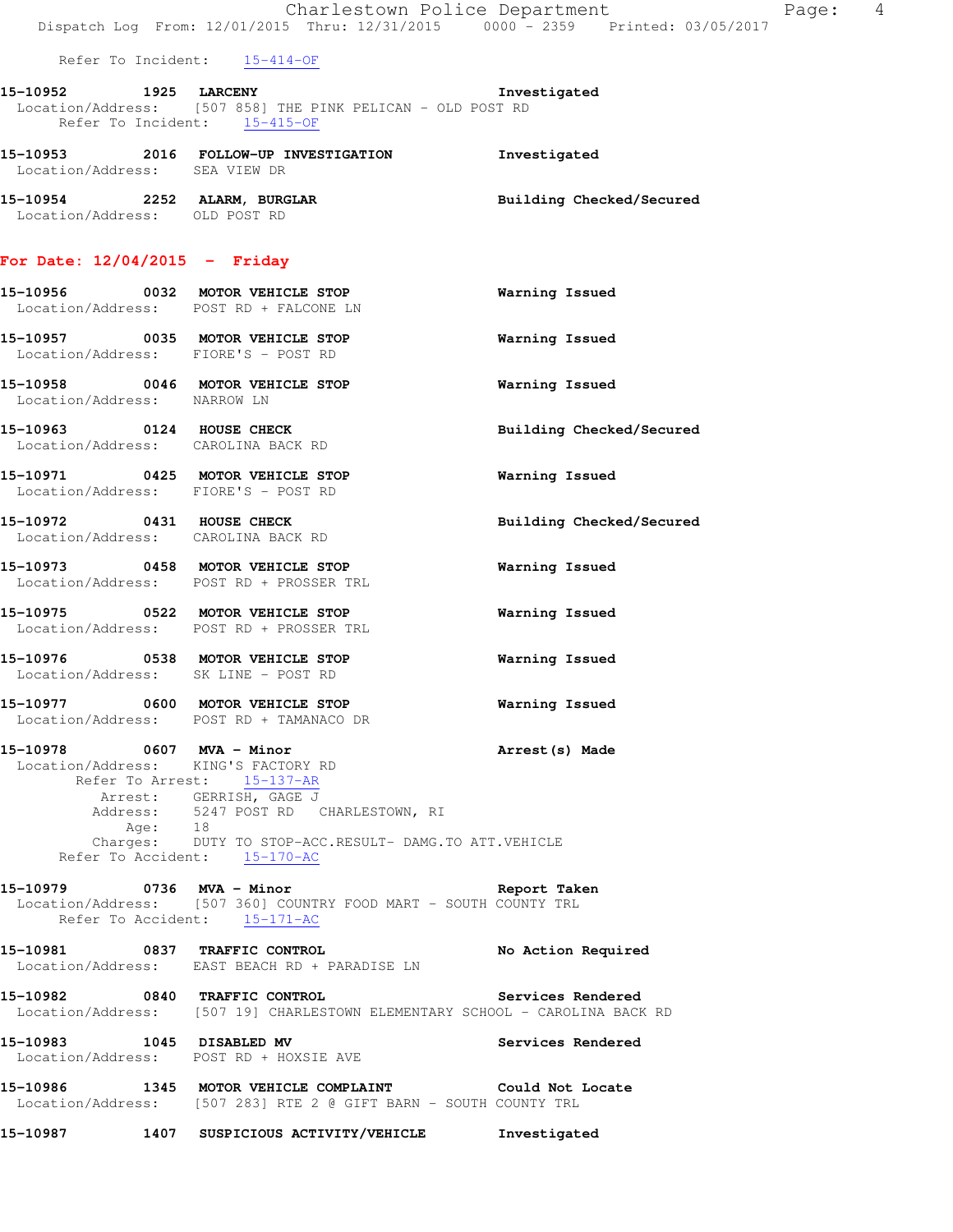|                                                              | Dispatch Log From: 12/01/2015 Thru: 12/31/2015 0000 - 2359 Printed: 03/05/2017                                             | Charlestown Police Department<br>Page: 5 |  |
|--------------------------------------------------------------|----------------------------------------------------------------------------------------------------------------------------|------------------------------------------|--|
|                                                              | Location/Address: COUNTRY DR + NORTH PINETREE LN                                                                           |                                          |  |
| Location/Address: LAURI DR                                   | 15-10990 1545 ASSIST OTHER AGENCY Services Rendered                                                                        |                                          |  |
|                                                              | 15-10991 1604 MOTOR VEHICLE STOP Building Checked/Secured<br>Location/Address: SOUTH COUNTY TRL + NEW BISCUIT CITY RD      |                                          |  |
|                                                              | 15-10992 1617 DISABLED MV<br>Location/Address: [507 415] FRANCIS C CARTER MEMORIAL PRESERVE - CAROLINA BACK RD             | Services Rendered                        |  |
|                                                              | 15-10993 1633 MOTOR VEHICLE STOP 6 Warning Issued<br>Location/Address: POST RD + WILDFLOWER RD                             |                                          |  |
|                                                              | 15-10994 1657 TRAFFIC CONTROL 2008 Services Rendered<br>Location/Address: [507 1] CHARLESTOWN TOWN HALL - SOUTH COUNTY TRL |                                          |  |
| Location/Address: HILLTOP DR<br>Refer To Incident: 15-416-OF | 15-10997 1930 POLICE INFORMATION                                                                                           | Report Taken                             |  |
|                                                              | 15-10999 2105 MOTOR VEHICLE STOP<br>Location/Address: POST RD + SOUTH COUNTY TRL                                           | Warning Issued                           |  |
|                                                              | 15-11000 2123 MOTOR VEHICLE STOP<br>Location/Address: SHANNOCK RD + OLD COACH RD                                           | Warning Issued                           |  |
|                                                              | 15-11003 2218 DISABLED MV<br>Location/Address: [507 263] RTE 1 @ TOURIST INFO - POST RD                                    | Services Rendered                        |  |
| Location/Address: POST RD + NARROW LN                        | 15-11004 2258 MOTOR VEHICLE COMPLAINT Citation Issued                                                                      |                                          |  |
|                                                              | 15-11005 2312 MOTOR VEHICLE STOP<br>Location/Address: POST RD + PROSSER TRL                                                | Warning Issued                           |  |
|                                                              | 15-11006 2324 MOTOR VEHICLE STOP<br>Location/Address: POST RD + TAMANACO DR                                                | Warning Issued                           |  |
| Refer To Incident: 15-417-OF                                 | 15-11007 2352 MOTOR VEHICLE STOP<br>Location/Address: POST RD + PROSSER TRL                                                | Citation Issued                          |  |

# **For Date: 12/05/2015 - Saturday**

|                                                                  | 15-11008 0036 911 CALLS/False/Hang-Ups/Open Report Taken<br>Location/Address: PECKHAM HOLLOW RD<br>Refer To Incident: 15-418-OF |                    |
|------------------------------------------------------------------|---------------------------------------------------------------------------------------------------------------------------------|--------------------|
|                                                                  | Location/Address: [507 29] ARROWHEAD DENTAL - SOUTH COUNTY TRL                                                                  |                    |
|                                                                  | 15-11012  0902  ROAD HAZARD/OBSTRUCTION<br>Location/Address: OLD COACH RD + SHANNOCK RD                                         | Investigated       |
| Location/Address: LAURI DR                                       | 15-11013 0903 ANIMAL COMPLAINT                                                                                                  | No Action Required |
| Location/Address: BURDICKVILLE RD                                | 15-11014 0934 POLICE INFORMATION                                                                                                | No Action Required |
|                                                                  | 15-11015 0938 MOTOR VEHICLE STOP 6 Warning Issued<br>  Location/Address: [507 260] RTE 1 @ GENERAL STANTON - POST RD            |                    |
| 15-11016    1055    FIRE, OTHER<br>Location/Address: OLD POST RD |                                                                                                                                 | Services Rendered  |
| Location/Address:                                                | 15-11020 1325 MOTOR VEHICLE STOP<br>WEST BEACH RD                                                                               | Warning Issued     |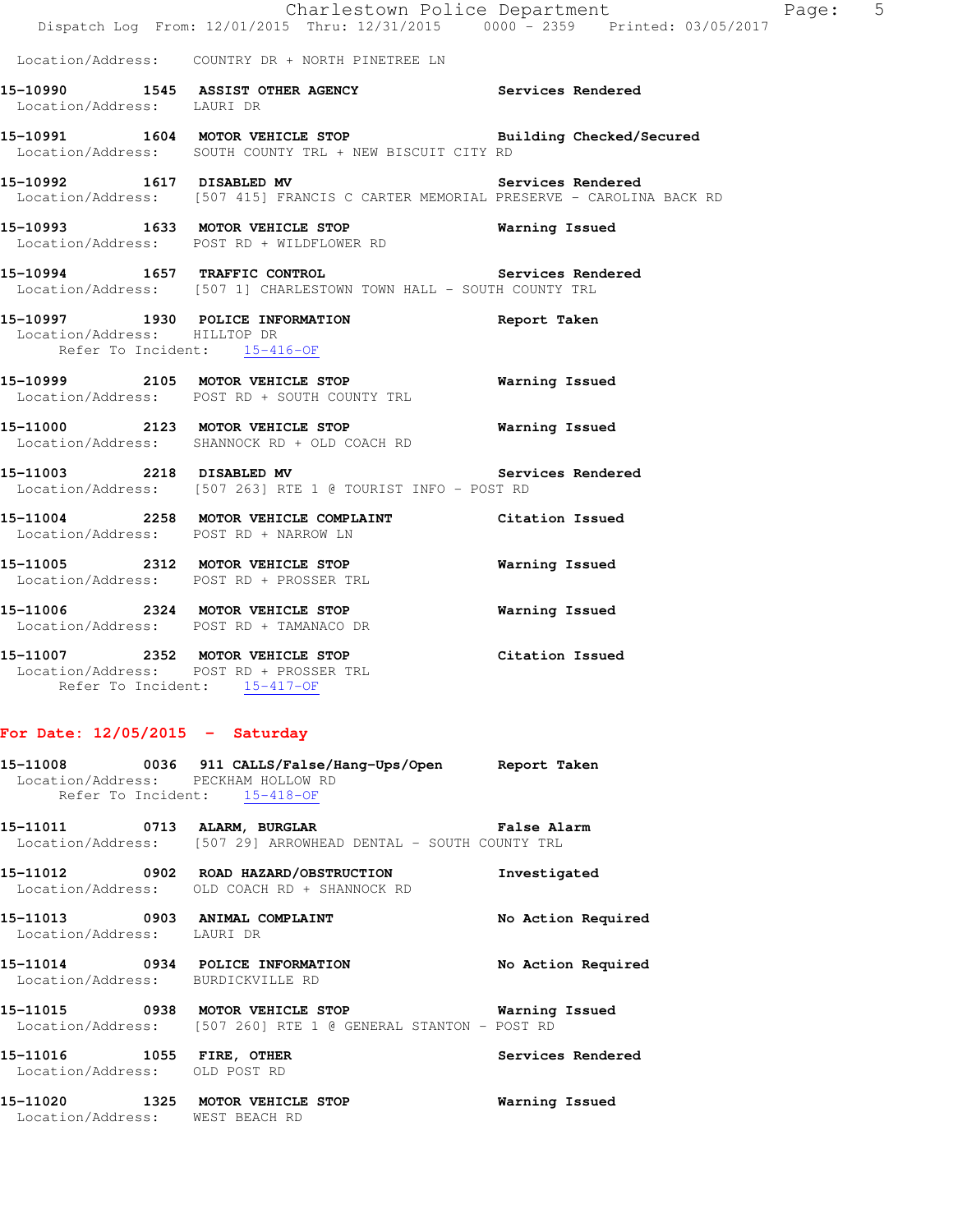|                                               | Dispatch Log From: 12/01/2015 Thru: 12/31/2015 0000 - 2359 Printed: 03/05/2017                                                                                                                                                                                                  | Charlestown Police Department<br>Page: 6                                                                                                           |
|-----------------------------------------------|---------------------------------------------------------------------------------------------------------------------------------------------------------------------------------------------------------------------------------------------------------------------------------|----------------------------------------------------------------------------------------------------------------------------------------------------|
|                                               | 15-11021 1357 ALARM, BURGLAR 1997 Building Checked/Secured<br>Location/Address: [507 410] DUNKIN DONUTS - OLD POST RD                                                                                                                                                           |                                                                                                                                                    |
|                                               | 15-11024 1604 MOTOR VEHICLE STOP 15 Warning Issued<br>Location/Address: POST RD + WEST BEACH RD                                                                                                                                                                                 |                                                                                                                                                    |
|                                               |                                                                                                                                                                                                                                                                                 | 15-11025 1643 POLICE INFORMATION Services Rendered<br>Location/Address: [507 530] NARRAGANSETT INDIAN FOUR WINDS COMMUNITY CENT - SOUTH COUNTY TRL |
|                                               | 15-11026 1720 MOTOR VEHICLE STOP<br>Location/Address: POST RD + SCHOOLHOUSE POND RD                                                                                                                                                                                             | Warning Issued                                                                                                                                     |
| Location/Address: KING'S FACTORY RD           | 15-11028 1807 SUSPICIOUS ACTIVITY/VEHICLE Investigated                                                                                                                                                                                                                          |                                                                                                                                                    |
|                                               | 15-11029 1832 OFFICER WANTED Services Rendered                                                                                                                                                                                                                                  | Location/Address: [507 530] NARRAGANSETT INDIAN FOUR WINDS COMMUNITY CENT - SOUTH COUNTY TRL                                                       |
|                                               | 15-11031 1913 TRANSPORT<br>Location/Address: [507 29] ARROWHEAD DENTAL - SOUTH COUNTY TRL                                                                                                                                                                                       | Services Rendered                                                                                                                                  |
| Location/Address: POST RD + BEND RD           | 15-11032 1915 MOTOR VEHICLE STOP <b>Warning Issued</b>                                                                                                                                                                                                                          |                                                                                                                                                    |
|                                               | 15-11033 1930 OFFICER WANTED Services Rendered                                                                                                                                                                                                                                  | Location/Address: [507 530] NARRAGANSETT INDIAN FOUR WINDS COMMUNITY CENT - SOUTH COUNTY TRL                                                       |
| Location/Address: ALTON CAROLINA RD           | 15-11034 1948 DIS CONDUCT / FIGHT                                                                                                                                                                                                                                               | Investigated                                                                                                                                       |
| Location/Address: POST RD + WARREN RD         | 15-11035 2118 MOTOR VEHICLE STOP 6 Warning Issued                                                                                                                                                                                                                               |                                                                                                                                                    |
| Location/Address: POST RD + BEND RD           | 15-11037 2325 MOTOR VEHICLE STOP                                                                                                                                                                                                                                                | No Action Required                                                                                                                                 |
| Location/Address: BUCKEYE BROOK RD<br>Age: 49 | 15-11039 2340 911 CALLS/False/Hang-Ups/Open Transported to Hospital<br>Refer To Arrest: 15-138-AR<br>Arrest: HERMANS, ROBERT R<br>Address: 71 BUCKEYE BROOK RD CHARLESTOWN, RI<br>Charges: DISORDERLY CONDUCT<br>RESISTING LEGAL OR ILLEGAL ARREST<br>SIMPLE ASSAULT OR BATTERY |                                                                                                                                                    |
| For Date: $12/06/2015$ - Sunday               |                                                                                                                                                                                                                                                                                 |                                                                                                                                                    |
|                                               | 15-11043 0329 DISABLED MV<br>Location/Address: [507 1] CHARLESTOWN TOWN HALL - SOUTH COUNTY TRL                                                                                                                                                                                 | No Action Required                                                                                                                                 |
|                                               | 15-11045 0942 DISABLED MV<br>Vicinity of: [507 279] RTE 2 @ CHARLESTOWN TOWN HALL - SOUTH COUNTY TRL                                                                                                                                                                            | Investigated                                                                                                                                       |
| 15-11046 0959 TRAFFIC CONTROL                 | Location/Address: POST RD + KING'S FACTORY RD                                                                                                                                                                                                                                   | Services Rendered                                                                                                                                  |
|                                               | 15-11047 1101 MOTOR VEHICLE STOP 6 Warning Issued<br>Location/Address: [507 260] RTE 1 @ GENERAL STANTON - POST RD                                                                                                                                                              |                                                                                                                                                    |
| Location/Address: POST RD                     | 15-11049 1306 POLICE INFORMATION                                                                                                                                                                                                                                                | Investigated                                                                                                                                       |
|                                               | 15-11050    1627    ASSIST OTHER POLICE DEPT    Unfounded<br>Location/Address: [507 258] RTE 1 @ SOUTH KINGSTOWN LINE - POST RD                                                                                                                                                 |                                                                                                                                                    |
| $15.11050$ $1700$ $10000$ $10000$ $100000$    |                                                                                                                                                                                                                                                                                 |                                                                                                                                                    |

**15-11053 1733 MOTOR VEHICLE STOP Warning Issued**  Location/Address: POST RD + WILDFLOWER RD

**15-11056 1832 MVA - Minor Services Rendered**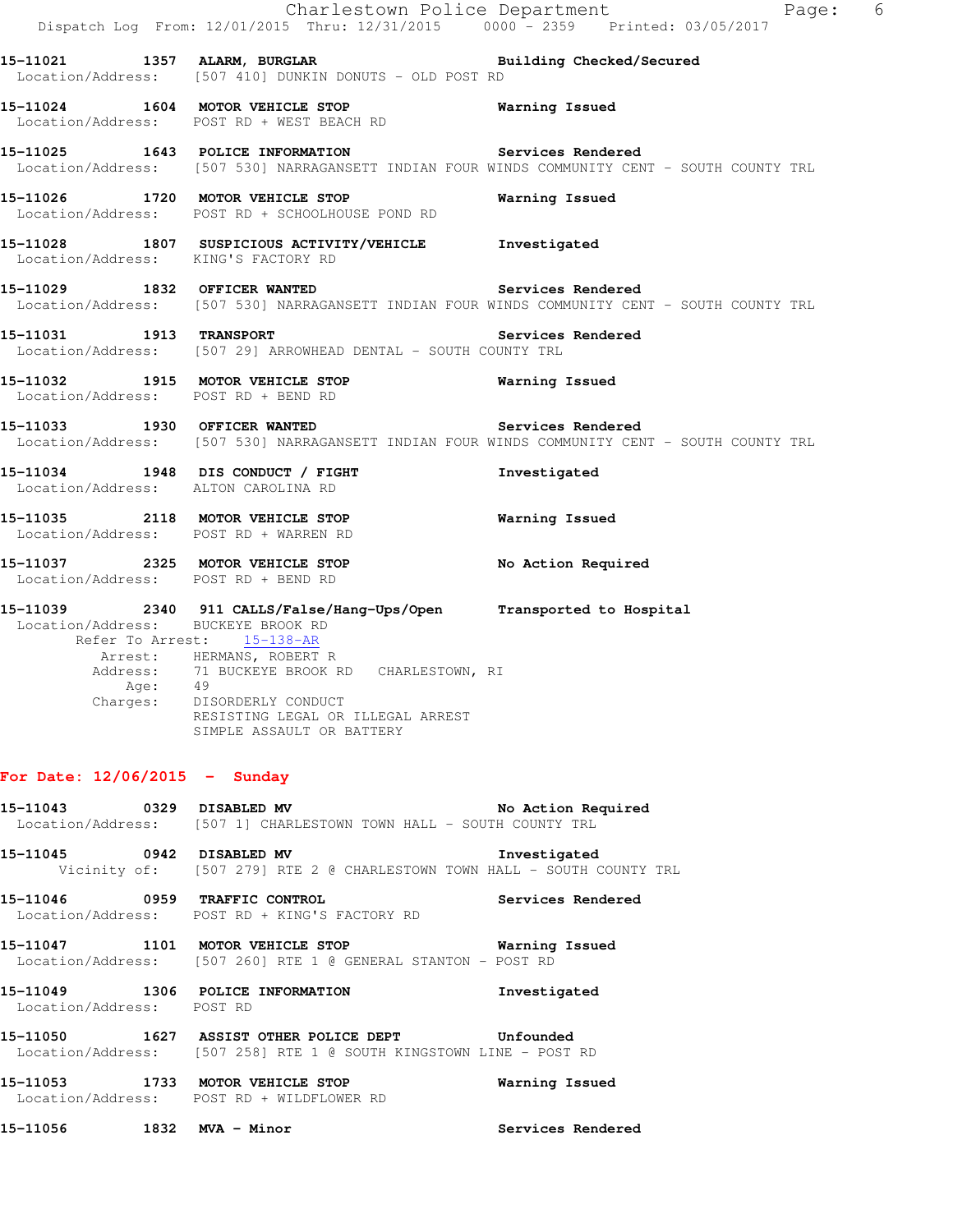|                                                |  |  | Charlestown Police Department   |  |  |
|------------------------------------------------|--|--|---------------------------------|--|--|
| Dispatch Log From: 12/01/2015 Thru: 12/31/2015 |  |  | 0000 - 2359 Printed: 03/05/2017 |  |  |

|                                                               | Location/Address: [507 270] RTE 1 @ BURLINGAME - POST RD<br>Refer To Accident: 15-172-AC                                       |                    |
|---------------------------------------------------------------|--------------------------------------------------------------------------------------------------------------------------------|--------------------|
| Location/Address: CHEROKEE BND                                | 15-11057 1836 ANIMAL COMPLAINT                                                                                                 | Unfounded          |
|                                                               | 15-11060 2056 MOTOR VEHICLE STOP 6 Warning Issued<br>Location/Address: POST RD + WARREN RD                                     |                    |
| Location/Address: BOTKA DR                                    | 15-11062 2237 ANNOYING PHONE CALLS<br>Refer To Incident: 15-419-OF                                                             | Investigated       |
| For Date: $12/07/2015$ - Monday                               |                                                                                                                                |                    |
|                                                               | 15-11067 0054 MOTOR VEHICLE STOP<br>Location/Address: [507 384] SOUTH COUNTY TRL                                               | Warning Issued     |
|                                                               | 15-11069 0115 MOTOR VEHICLE STOP Warning Issued<br>Location/Address: SOUTH COUNTY TRL + CAROLINA BACK RD                       |                    |
|                                                               | 15-11070 0419 MOTOR VEHICLE STOP 60 Warning Issued<br>Location/Address: [507 607] RTE 1 @ BESTWAY - POST RD + SOUTH COUNTY TRL |                    |
| Location/Address: EAST BEACH RD                               | 15-11076 1012 OFFICER WANTED                                                                                                   | Investigated       |
|                                                               | 15-11077 1021 TRAFFIC CONTROL<br>Location/Address: SOUTH COUNTY TRL                                                            | No Action Required |
|                                                               | 15-11078 1027 MOTOR VEHICLE STOP 6 Warning Issued<br>Location/Address: [507 278] RTE 2 @ RIPPY'S MARKET - SOUTH COUNTY TRL     |                    |
|                                                               | 15-11080 1151 MOTOR VEHICLE STOP 6 Warning Issued<br>Location/Address: CAROLINA BACK RD + OLD MILL RD                          |                    |
|                                                               | 15-11083 1337 POLICE INFORMATION<br>Location/Address: SOUTH COUNTY TRL                                                         | No Action Required |
|                                                               | 15-11084 1355 POLICE INFORMATION<br>Location/Address: [507 642] CHARLESTOWN POLICE DEPARTMENT - OLD POST RD                    | Investigated       |
| 15-11085 1406 ALARM, BURGLAR<br>Location/Address: POWAGET AVE |                                                                                                                                | No Action Required |

**15-11087 1542 MOTOR VEHICLE STOP Warning Issued**  Location/Address: [507 258] RTE 1 @ SOUTH KINGSTOWN LINE - POST RD

**15-11088 1549 MOTOR VEHICLE STOP Warning Issued**  Location/Address: [507 283] RTE 2 @ GIFT BARN - SOUTH COUNTY TRL

**15-11090 1712 MOTOR VEHICLE STOP Warning Issued**  Location/Address: POST RD + FALCONE LN

**15-11091 1748 ALARM, BURGLAR Building Checked/Secured**  Location/Address: [507 253] GREENSCAPES - OLD POST RD

**15-11094 1817 MOTOR VEHICLE STOP Warning Issued**  Location/Address: CAROLINA BACK RD + RAILROAD AVE

**15-11095 1831 MOTOR VEHICLE STOP Warning Issued**  Location/Address: [507 258] RTE 1 @ SOUTH KINGSTOWN LINE - POST RD

**15-11096 1835 SUSPICIOUS ACTIVITY/VEHICLE Investigated**  Location/Address: WORDEN'S POND RD

**15-11098 1900 SUSPICIOUS ACTIVITY/VEHICLE Investigated**  Location/Address: [507 29] ARROWHEAD DENTAL - SOUTH COUNTY TRL Refer To Incident: 15-421-OF

age: 7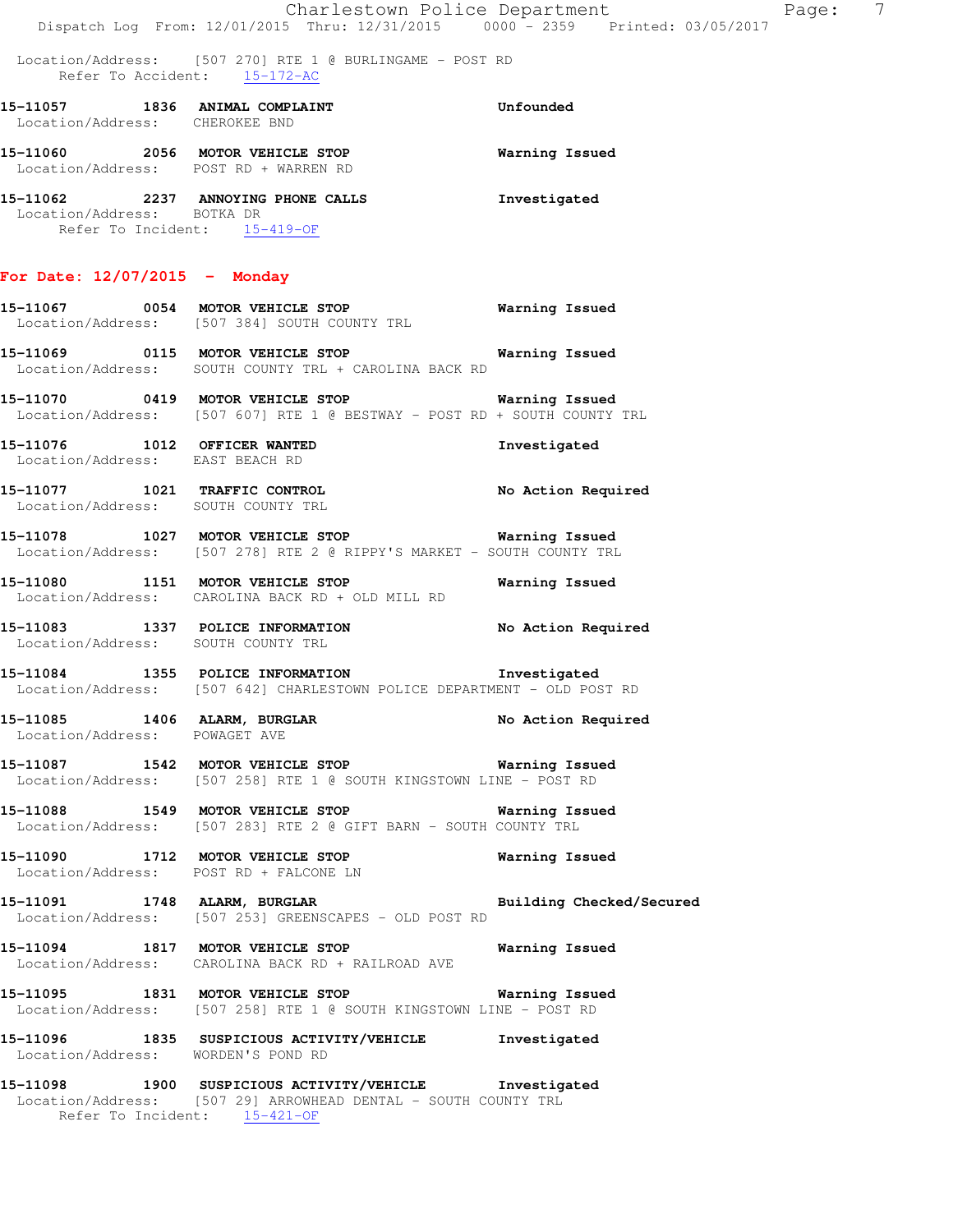| 15–11100 |                  | 1940 DOMESTIC/Assault/Diso/Other            | Arrest (s) Made         |
|----------|------------------|---------------------------------------------|-------------------------|
|          |                  | Location/Address: COLUMBIA HEIGHTS OVAL     |                         |
|          | Refer To Arrest: | $15 - 139 - AR$                             |                         |
|          |                  | Arrest: BAKER, DERRICK                      |                         |
|          | Address:         | 40 CALDER ST PROVIDENCE, RI                 |                         |
|          | Age:             | 28                                          |                         |
|          | Charges:         | DOMESTIC-DISORDERLY CONDUCT                 |                         |
|          |                  | DOMESTIC-VANDALISM/MALICIOUS INJURY TO PROP |                         |
| 15-11101 |                  | 1941 MOTOR VEHICLE STOP                     | No Action Required      |
|          |                  | Location/Address: RIVERVIEW DR + HILLTOP DR |                         |
| 15-11102 |                  | 2156 DOMESTIC/Assault/Diso/Other            | Transported to Hospital |
|          |                  | Location/Address: CROSSLAND ST              |                         |
|          | Refer To Arrest: | $15 - 140 - AR$                             |                         |
|          |                  | Arrest: DUCHESNEAU, NANCY A                 |                         |
|          |                  | Address: 37 CROSSLAND ST CHARLESTOWN, RI    |                         |
|          | Age:             | 46                                          |                         |
|          | Charges:         | DOMESTIC-SIMPLE ASSAULT/BATTERY             |                         |

| 15-11106          | 2353 | <b>TRANSPORT</b> | Services Rendered |
|-------------------|------|------------------|-------------------|
| Location/Address: |      | CROSSLAND ST     |                   |

#### **For Date: 12/08/2015 - Tuesday**

- **15-11107 0014 SUSPICIOUS ACTIVITY/VEHICLE Investigated**  Location/Address: [507 228] PHIL & ANN'S SUNSET MOTEL - OLD POST RD
- **15-11112 0320 ALARM, FIRE Investigated**  Location/Address: OLD POST RD
- **15-11117 0630 MOTOR VEHICLE STOP Warning Issued**  Location/Address: POST RD + TAMANACO DR
- **15-11118 0642 MOTOR VEHICLE STOP Warning Issued**  Location/Address: POST RD + TAMANACO DR
- **15-11119 0704 FOLLOW-UP INVESTIGATION Services Rendered**  Location/Address: OLD POST RD
- **15-11120 0710 ALARM, BURGLAR No Action Required**  Location/Address: [507 19] CHARLESTOWN ELEMENTARY SCHOOL - CAROLINA BACK RD
- **15-11123 0750 ALARM, FIRE Services Rendered**  Location/Address: [507 843] ATLANTIC MEDICAL GROUP - OLD POST RD
- **15-11124 0812 OFFICER WANTED Report Taken**  Location/Address: [507 642] CHARLESTOWN POLICE DEPARTMENT - OLD POST RD<br>Refer To Incident: 15-422-OF Refer To Incident:
- **15-11125 0905 MVA W/Injury/Fluid/Hazard Report Taken**  Location/Address: [507 541] SOUTH COUNTY TRL Refer To Accident: 15-173-AC
- **15-11128 1331 ALARM, BURGLAR False Alarm**  Location/Address: [507 403] CAROLINA BACK RD
- **15-11130 1355 MOTOR VEHICLE STOP Services Rendered**  Location/Address: [507 286] RTE 112 @ RICHMOND LINE - CAROLINA BACK RD Refer To Arrest: 15-141-AR Arrest: DOLBEY, JAKE Address: 59 HILLTOP DR CHARLESTOWN, RI<br>Add: 25 Age:<br>:Charges INJURING OR TAMPERING WITH VEHICLES INJURING OR TAMPERING WITH VEHICLES POSSESSION OF SCHEDULE I, II, III, IV, V

**15-11131 1358 VANDALISM No Action Required**  Location/Address: [507 448] OLD POST RD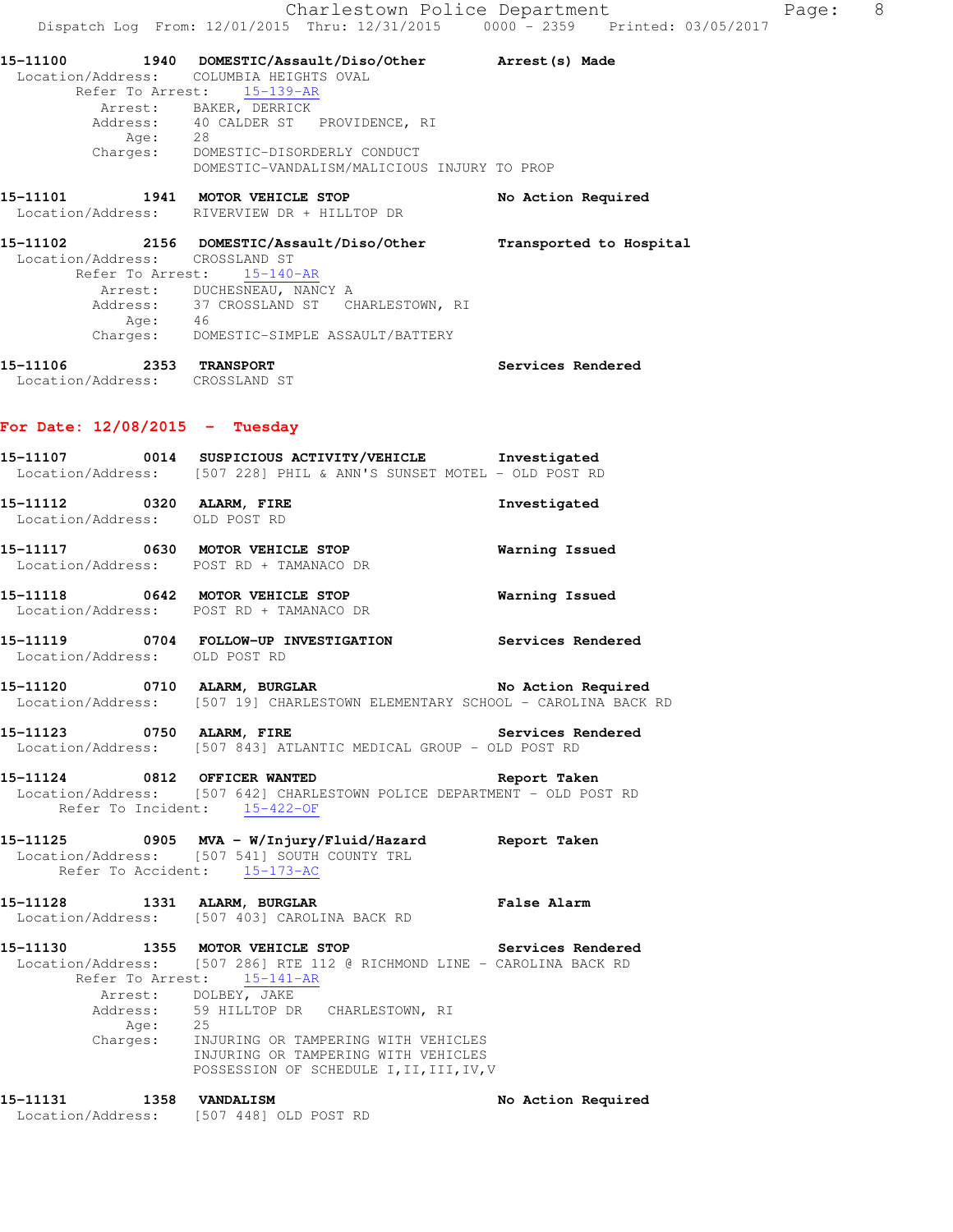**15-11132 1523 EMBEZZELMENT/FRAUD/FORGERY Report Taken**  Location/Address: [507 642] CHARLESTOWN POLICE DEPARTMENT - OLD POST RD Refer To Incident: 15-423-OF

**15-11136 1626 FOLLOW-UP INVESTIGATION No Action Required**  Location/Address: [507 866] TOP GUNS RI - CROSSLAND ST

**15-11138 1651 ALARM, BURGLAR Building Checked/Secured**  Location/Address: [507 788] WEST END RD

**15-11140 1807 FOLLOW-UP INVESTIGATION Investigated**  Location/Address: [507 866] TOP GUNS RI - CROSSLAND ST

**15-11141 1810 WELL BEING CHECK Building Checked/Secured**  Location/Address: PROSSER TRL

**15-11142 1844 SUSPICIOUS ACTIVITY/VEHICLE Unfounded**  Location/Address: POST RD

**15-11143 1853 MOTOR VEHICLE COMPLAINT Unfounded**  Location/Address: CAROLINA BACK RD

**15-11146 1928 POLICE INFORMATION Investigated**  Location/Address: COLUMBIA HEIGHTS OVAL

15-11147 1938 ANIMAL COMPLAINT **No Action Required** Location/Address: CAROLINA BACK RD

**15-11148 2111 ASSIST CITIZEN Investigated**  Location: STATE GARAGE

#### **For Date: 12/09/2015 - Wednesday**

|                   | 15-11151 0053 MOTOR VEHICLE STOP<br>Location/Address: POST RD + TAMANACO DR                | Warning Issued     |
|-------------------|--------------------------------------------------------------------------------------------|--------------------|
|                   | Location/Address: POST RD + PROSSER TRL                                                    | Warning Issued     |
|                   | Location/Address: POST RD + FALCONE LN                                                     | Warning Issued     |
|                   | Location/Address: POST RD + FALCONE LN                                                     | Warning Issued     |
|                   | Location/Address: POST RD + NARROW LN                                                      | Warning Issued     |
|                   | Location/Address: COLUMBIA HEIGHTS OVAL                                                    | Investigated       |
|                   | 15-11166 0733 SUSPICIOUS ACTIVITY/VEHICLE<br>Location/Address: KING'S FACTORY RD + POST RD | No Action Required |
| Location/Address: | 15-11167 0744 ALARM, CO DETECTOR<br>[507 631] CROSSPATCH RD                                | Services Rendered  |

**15-11169 0759 MOTOR VEHICLE COMPLAINT Could Not Locate**  Location/Address: [507 19] CHARLESTOWN ELEMENTARY SCHOOL - CAROLINA BACK RD

**15-11171 0957 LARCENY Investigated**  Location/Address: [507 247] HUNGRY HAVEN RESTAURANT - SOUTH COUNTY TRL Refer To Incident: 15-424-OF

**15-11173 1017 TRANSPORT Taken to Family/Guardian**  Location/Address: [507 642] CHARLESTOWN POLICE DEPARTMENT - OLD POST RD

**15-11175 1149 POLICE INFORMATION Report Taken**  Location/Address: [507 642] CHARLESTOWN POLICE DEPARTMENT - OLD POST RD Refer To Incident: 15-425-OF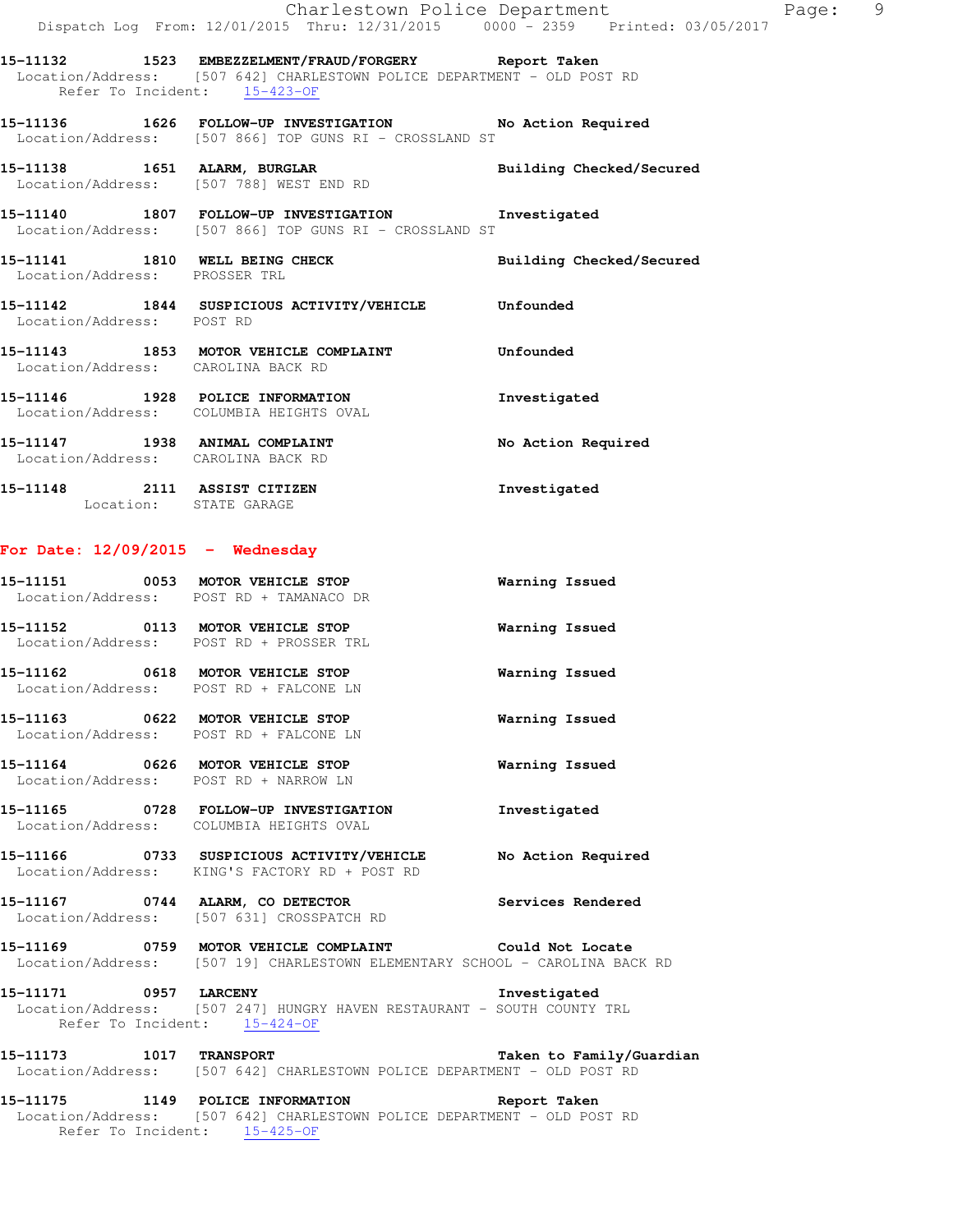**15-11176 1212 FOLLOW-UP INVESTIGATION Investigated**  Location/Address: [507 247] HUNGRY HAVEN RESTAURANT - SOUTH COUNTY TRL **15-11178 1303 FOLLOW-UP INVESTIGATION Services Rendered**  Location/Address: [507 247] HUNGRY HAVEN RESTAURANT - SOUTH COUNTY TRL

**15-11181 1441 MVA - Minor Report Taken**  Location/Address: [507 252] GENERAL STANTON INN - POST RD Refer To Accident: 15-174-AC

**15-11182 1445 MVA - Minor No Action Required**  Location/Address: [507 260] RTE 1 @ GENERAL STANTON - POST RD

**15-11183 1511 SUSPICIOUS ACTIVITY/VEHICLE No Action Required**  Location/Address: LAURI DR

**15-11190 1931 MOTOR VEHICLE STOP Warning Issued**  Vicinity of: [507 275] RTE 1 @ WESTERLY LINE - POST RD

**15-11192 2015 ASSIST OTHER POLICE DEPT Investigated**  Location/Address: OLD POST RD

**15-11193 2041 ASSIST OTHER POLICE DEPT Investigated**  Location/Address: CEDAR RD

**15-11194 2112 TRAFFIC CONTROL Services Rendered**  Location/Address: SOUTH KINGSTOWN LINE - POST RD

**15-11195 2230 MOTOR VEHICLE STOP Citation Issued**  Location/Address: POST RD + EAST BEACH RD

## **For Date: 12/10/2015 - Thursday**

| 15-11205<br>Location/Address: | 0415 | MOTOR VEHICLE STOP<br>TOURIST INFO - POST RD | Warning Issued |
|-------------------------------|------|----------------------------------------------|----------------|
| 15–11211<br>Location/Address: | 0439 | MOTOR VEHICLE STOP<br>TOURIST INFO - POST RD | Warning Issued |
| 15–11212<br>Location/Address: | 0452 | MOTOR VEHICLE STOP<br>POST RD + PROSSER TRL  | Warning Issued |

**15-11214 0623 MOTOR VEHICLE STOP Warning Issued**  Location/Address: SK LINE - POST RD

**15-11215 0628 MOTOR VEHICLE STOP Warning Issued**  Location/Address: POST RD + SCHOOLHOUSE POND RD

**15-11217 0940 MOTOR VEHICLE STOP Warning Issued**  Location/Address: POST RD + GENERAL STANTON LN

**15-11219 1015 MOTOR VEHICLE STOP Warning Issued**  Location/Address: POST RD + WEST BEACH RD

**15-11220 1119 MOTOR VEHICLE STOP Warning Issued**  Location/Address: [507 261] RTE 1 @ STATE GARAGE - POST RD

**15-11221 1137 DISABLED MV Services Rendered**  Location/Address: [507 263] RTE 1 @ TOURIST INFO - POST RD

**15-11222 1147 LARCENY Services Rendered**  Location/Address: EAST BEACH RD Refer To Incident: 15-426-OF

**15-11224 1524 POLICE INFORMATION No Action Required**  Location/Address: LEWIS TRL

**15-11225 1529 DISABLED MV Services Rendered**  Location/Address: [507 66] WILLOWS RESORT - POST RD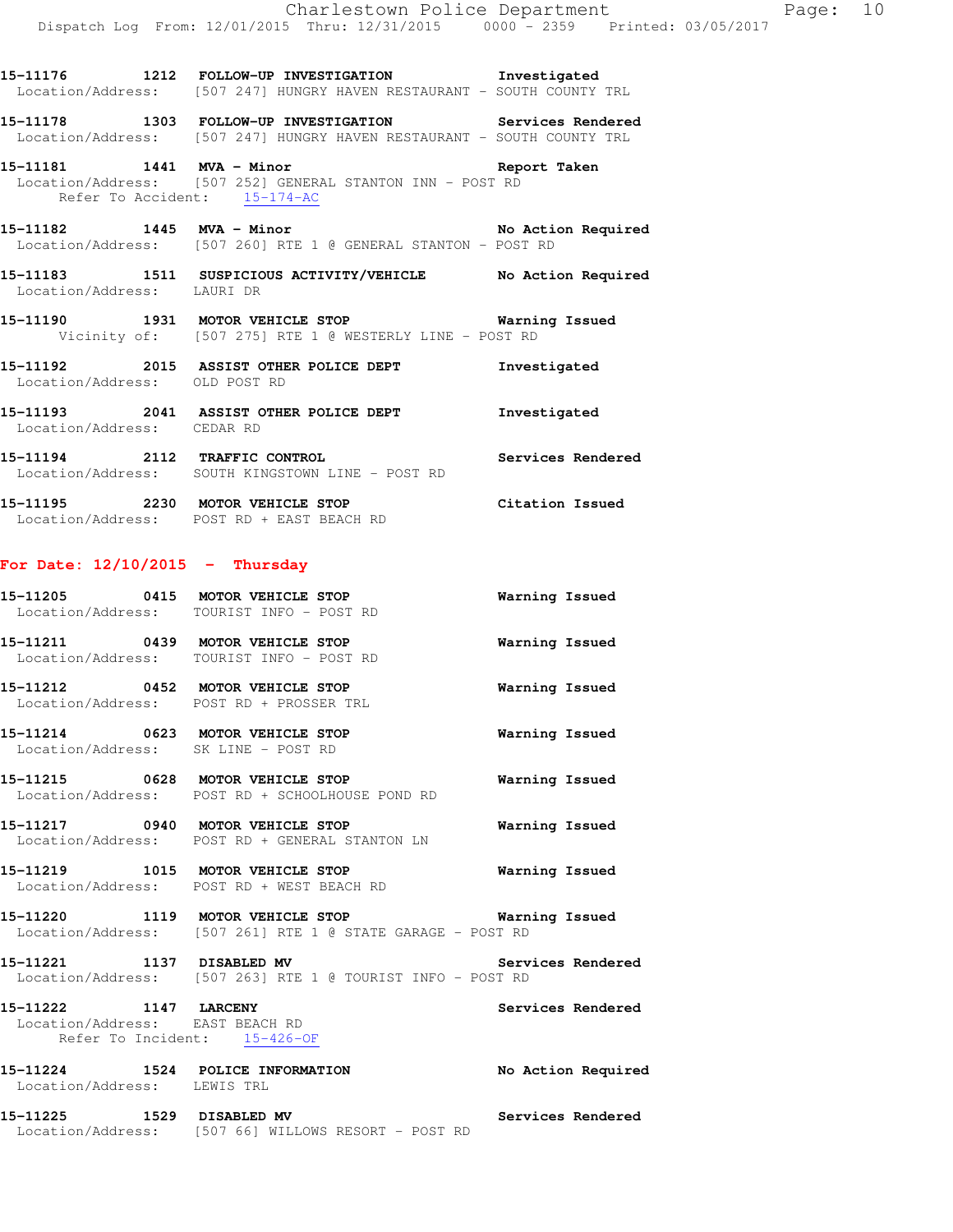| 15-11227<br>1746  | MOTOR VEHICLE STOP          | Warning Issued |
|-------------------|-----------------------------|----------------|
| Location/Address: | GIFTBARN - SOUTH COUNTY TRL |                |

**15-11230 1943 MOTOR VEHICLE STOP Warning Issued**  Location/Address: SHANNOCK RD

**15-11231 1946 TRAFFIC CONTROL Services Rendered**  Location/Address: POST RD + EAST BEACH RD

Location/Address: [507 684] OCEAN RIDGE DR

**15-11232 1958 MOTOR VEHICLE STOP Warning Issued**  Location/Address: SHANNOCK RD **15-11233 2023 ALARM, FIRE False Alarm** 

**For Date: 12/11/2015 - Friday**

# **15-11237 0002 MOTOR VEHICLE STOP Warning Issued**  Location/Address: POST RD + TAMANACO DR

**15-11246 0515 FOLLOW-UP INVESTIGATION Services Rendered**  Location/Address: [507 642] CHARLESTOWN POLICE DEPARTMENT - OLD POST RD

**15-11248 0735 ALARM, BURGLAR Building Checked/Secured**  Location/Address: [507 46] WASHINGTON TRUST COMPANY - OLD POST RD

**15-11252 1056 SUSPICIOUS ACTIVITY/VEHICLE Unfounded**  Location/Address: [507 270] RTE 1 @ BURLINGAME - POST RD

**15-11253 1309 DISABLED MV Services Rendered**  Location/Address: POST RD + ROSS HILL RD

**15-11255 1343 MOTOR VEHICLE STOP Warning Issued**  Location/Address: POST RD

**15-11256 1445 EMBEZZELMENT/FRAUD/FORGERY Report Taken**  Location/Address: [507 642] CHARLESTOWN POLICE DEPARTMENT - OLD POST RD Refer To Incident: 15-427-OF

**15-11258 1514 ASSIST OTHER TOWN DEPT Services Rendered**  Location/Address: SOUTH COUNTY TRL

**15-11259 1531 ASSIST OTHER AGENCY Services Rendered**  Location/Address: POST RD + LAKESIDE DR

**15-11260 1615 MOTOR VEHICLE STOP Warning Issued**  Location/Address: [507 266] RTE 1 @ WILLOWS - POST RD

**15-11261 1619 DISABLED MV Services Rendered**  Location/Address: POST RD + KING'S FACTORY RD

15-11262 1634 MOTOR VEHICLE STOP **Services Rendered** Location/Address: POST RD + SOUTH COUNTY TRL

**15-11263 1639 SUSPICIOUS ACTIVITY/VEHICLE Building Checked/Secured**  Location/Address: [507 228] PHIL & ANN'S SUNSET MOTEL - OLD POST RD

**15-11266 1710 SUSPICIOUS ACTIVITY/VEHICLE Investigated**  Location/Address: BEAVER LN

**15-11267 1720 MOTOR VEHICLE STOP Warning Issued**  Location/Address: SHANNOCK RD

**15-11270 1826 TRAFFIC CONTROL Warning Issued**  Location/Address: WORDEN'S POND RD + SHANNOCK RD

**15-11271 1853 MOTOR VEHICLE STOP Warning Issued**  Location/Address: [507 80] FANTASTIC UMBRELLA FACTORY - OLD POST RD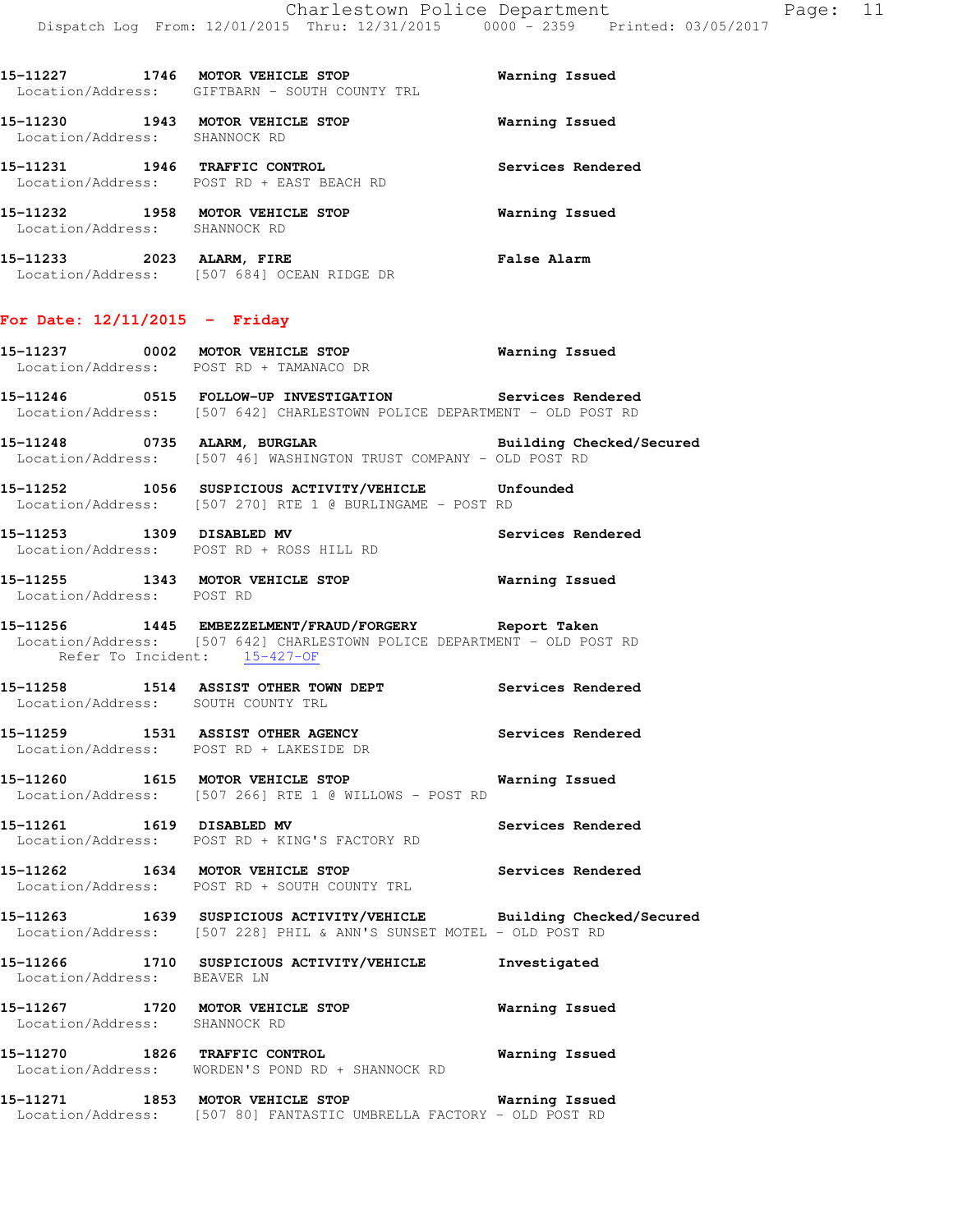**15-11272 1921 MOTOR VEHICLE STOP Warning Issued**  Location/Address: POST RD + NARROW LN **15-11273 1929 MOTOR VEHICLE STOP Warning Issued** 

Location/Address: [507 45] RIPPY'S LIQUOR MART - SOUTH COUNTY TRL **15-11274 1931 MOTOR VEHICLE STOP Warning Issued** 

**15-11275 1934 ASSIST OTHER POLICE DEPT Services Rendered**  Location/Address: [507 642] CHARLESTOWN POLICE DEPARTMENT - OLD POST RD

**15-11276 2044 MOTOR VEHICLE STOP Warning Issued**  Location/Address: POST RD + PROSSER TRL

**15-11277 2104 SUSPICIOUS ACTIVITY/VEHICLE Investigated**  Location/Address: OLD POST RD

**15-11278 2214 MOTOR VEHICLE COMPLAINT Services Rendered**  Location/Address: [507 276] RTE 2 @ RICHMOND LINE - SOUTH COUNTY TRL

**15-11279 2230 MOTOR VEHICLE STOP Warning Issued**  Location/Address: SHANNOCK RD + OLD COACH RD

**15-11280 2231 MOTOR VEHICLE COMPLAINT Investigated**  Location/Address: POST RD + ROSS HILL RD

**15-11282 2305 MOTOR VEHICLE STOP Warning Issued**  Location/Address: [507 300] RTE 1 @ KRYSTAL PENGUIN - POST RD

**15-11284 2325 MOTOR VEHICLE STOP Warning Issued**  Location/Address: SHANNOCK RD + OLD COACH RD

**15-11286 2351 MOTOR VEHICLE STOP Citation Issued**  Location/Address: [507 266] RTE 1 @ WILLOWS - POST RD

#### **For Date: 12/12/2015 - Saturday**

Location/Address: SK LINE - POST RD

**15-11289 0011 MOTOR VEHICLE STOP Citation Issued**  Location/Address: [507 266] RTE 1 @ WILLOWS - POST RD

**15-11290 0017 MOTOR VEHICLE STOP Warning Issued**  Location/Address: SOUTH COUNTY TRL + HONEY LOCUST DR

**15-11291 0039 MOTOR VEHICLE STOP No Action Required**  Location/Address: SOUTH COUNTY TRL + SHANNOCK RD

**15-11292 0155 ASSIST OTHER POLICE DEPT Services Rendered**  Location/Address: [507 258] RTE 1 @ SOUTH KINGSTOWN LINE - POST RD

**15-11296 0822 TOWN COUNCIL DOCKET DELIVERY Services Rendered**  Location/Address: NIANTIC HWY

**15-11297 0846 MOTOR VEHICLE STOP Warning Issued**  Location/Address: [507 269] RTE 1 @ DRIVING RANGE - POST RD

**15-11298 0913 MOTOR VEHICLE STOP Warning Issued**  Location/Address: [507 262] RTE 1 @ LIQUOR STORE - POST RD

**15-11299 1034 ALARM, BURGLAR False Alarm**  Location/Address: [507 900] RUST RABBIT ANTIQUES - OLD POST RD

**15-11300 1036 MOTOR VEHICLE COMPLAINT No Action Required**  Location/Address: SOUTH COUNTY TRL + POST RD

**15-11301 1041 NOTIFICATION Could Not Locate**  Location/Address: OLD POST RD

**15-11303 1114 DISABLED MV Services Rendered**  Location/Address: ROSS HILL RD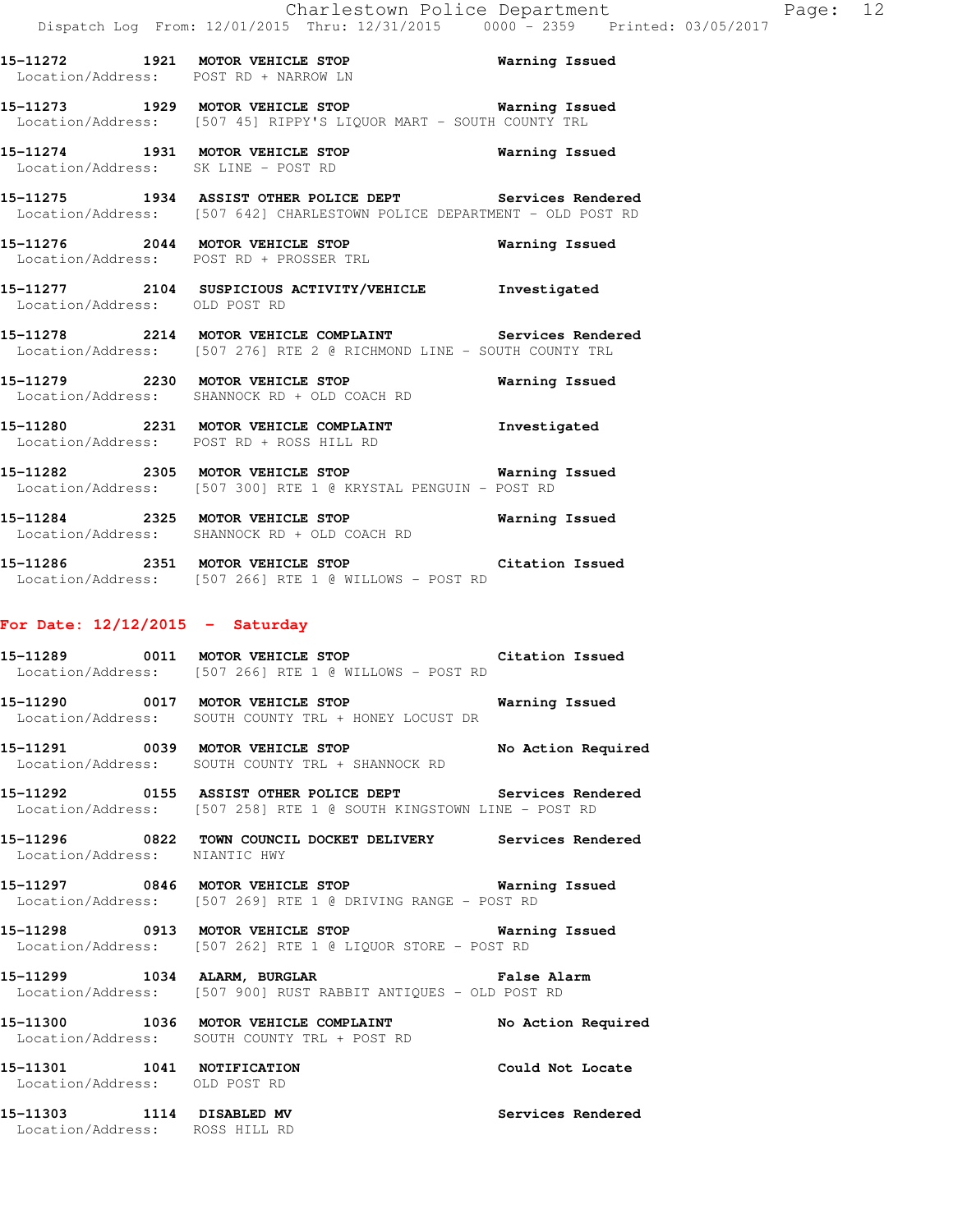| 15-11304 1137 NOTIFICATION<br>Location/Address: FOXTROT DR              |                                                                                                                                    | Services Rendered  |
|-------------------------------------------------------------------------|------------------------------------------------------------------------------------------------------------------------------------|--------------------|
| Location/Address: PINE TREE RD                                          | 15-11305 1141 POLICE INFORMATION                                                                                                   | Investigated       |
| Location/Address: NARROW LN                                             | 15-11306 1242 TRAFFIC CONTROL                                                                                                      | No Action Required |
|                                                                         | 15-11307 1533 MOTOR VEHICLE STOP 6 Warning Issued<br>Location/Address: OLD COACH RD + EAST PASQUISETT TRL                          |                    |
|                                                                         | 15-11308 1538 ROAD HAZARD/OBSTRUCTION Removed Hazard<br>Location/Address: OLD COACH RD + SAND HILL RD                              |                    |
|                                                                         | 15-11309 1556 SUSPICIOUS ACTIVITY/VEHICLE 1nvestigated<br>Location/Address: [507 376] SAINT JAMES CHURCH - MATUNUCK SCHOOLHOUSE RD |                    |
|                                                                         | 15-11310 1634 MOTOR VEHICLE STOP <b>Warning Issued</b><br>Location/Address: POST RD + ROSS HILL RD                                 |                    |
| Location/Address: SHANNOCK RD                                           | 15-11311 1637 SUSPICIOUS ACTIVITY/VEHICLE No Action Required                                                                       |                    |
|                                                                         | 15-11312 1644 MOTOR VEHICLE STOP <b>Warning Issued</b><br>Location/Address: OLD COACH RD + EAST PASQUISETT TRL                     |                    |
|                                                                         | 15-11313 1651 DISABLED MV 3ervices Rendered<br>Location/Address: POST RD + KING'S FACTORY RD                                       |                    |
|                                                                         | 15-11315 1902 DISABLED MV<br>Location/Address: SK LINE - POST RD                                                                   | Services Rendered  |
| Location/Address: POST RD + WARREN RD                                   | 15-11316 1904 ROAD HAZARD/OBSTRUCTION Removed Hazard                                                                               |                    |
| 15-11317 1929 MOTOR VEHICLE STOP<br>Location/Address: SK LINE - POST RD |                                                                                                                                    | Warning Issued     |

**15-11318 2353 MOTOR VEHICLE STOP Warning Issued**  Location/Address: [507 303] RTE 1 @ SOUTH SHORE MENTAL HEALTH - POST RD

#### **For Date: 12/13/2015 - Sunday**

| 15–11319<br>0014  |  | MOTOR VEHICLE STOP                               | Warning Issued |
|-------------------|--|--------------------------------------------------|----------------|
| Location/Address: |  | [507 258] RTE 1 @ SOUTH KINGSTOWN LINE - POST RD |                |
| 15–11320          |  | 0030 OFFICER WANTED                              | Investigated   |
| Location/Address: |  | COLUMBIA HEIGHTS OVAL                            |                |

**15-11321 0108 MOTOR VEHICLE STOP Arrest(s) Made**  Location/Address: OLD COACH RD Refer To Arrest: 15-144-AR Arrest: TUCKER, WILLIAM V Address: 301 OLD COACH RD CHARLESTOWN, RI Age: 25 Charges: DRIVING AFTER DENIAL,SUS/REVOCATION-LICENSE

**15-11327 0821 SUSPICIOUS ACTIVITY/VEHICLE Investigated**  Location/Address: [507 26] CHARLESTOWN BREACHWAY - CHARLESTOWN BEACH RD Refer To Incident: 15-428-OF

| 15-11328          |                    | 0841 BURGLARY (B & E) | Report Taken |
|-------------------|--------------------|-----------------------|--------------|
| Location/Address: |                    | POWAGET AVE           |              |
|                   | Refer To Incident: | 15-429-OF             |              |

**15-11329 0901 VANDALISM Investigated**  Location/Address: [507 719] NEW BISCUIT CITY RD Refer To Incident: 15-430-OF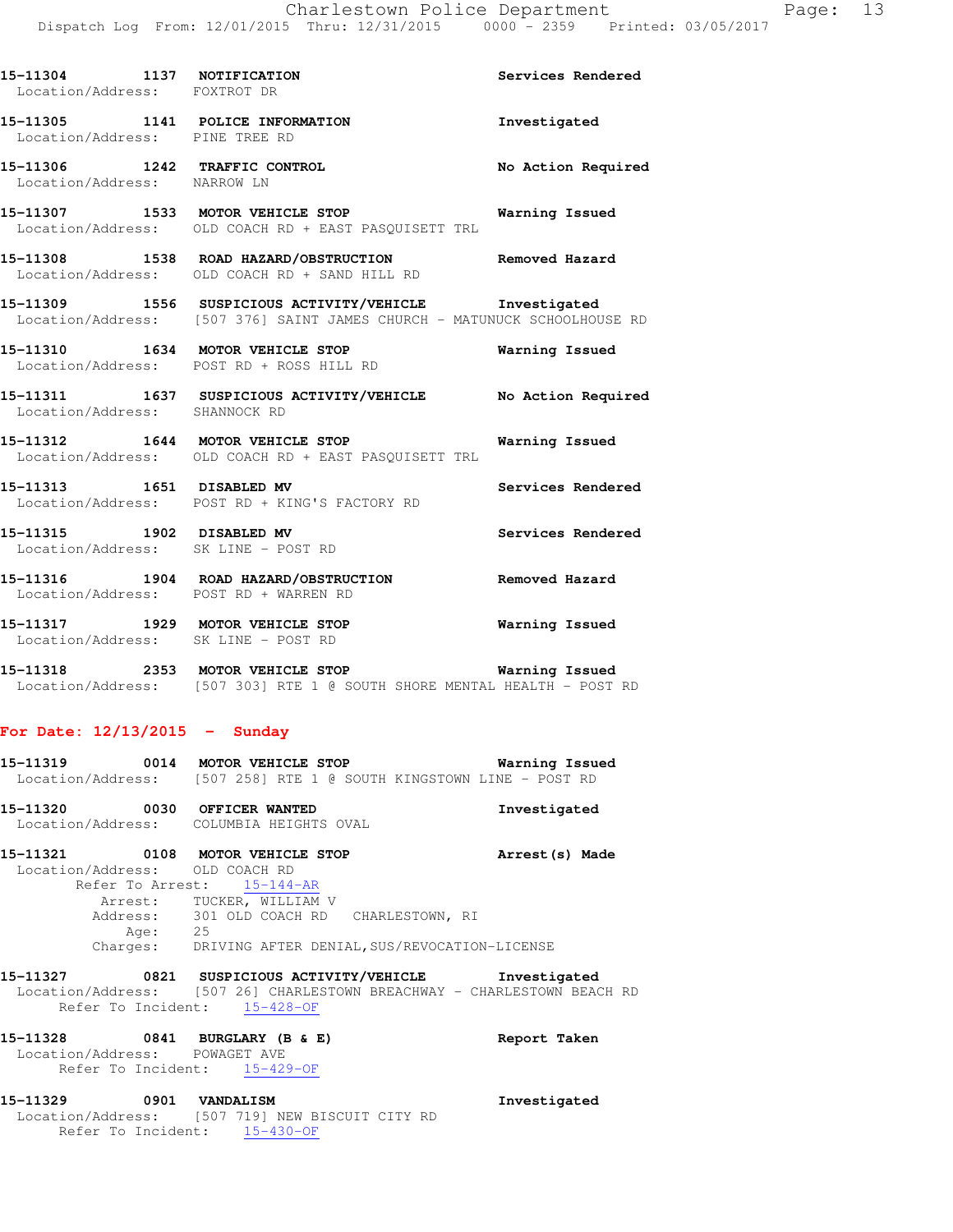**15-11331 1206 VANDALISM Investigated**  Location/Address: SHANNOCK RD Refer To Incident: 15-430-OF **15-11332 1211 VANDALISM Investigated**  Location/Address: BISCUIT CITY RD Refer To Incident: 15-430-OF **15-11333 1213 VANDALISM Investigated**  Location/Address: SHANNOCK RD Refer To Incident: 15-430-OF Refer To Summons: 16-12-AR Juvenile Arrest Age: 16 Charges: VANDALISM/MALICIOUS INJURY TO PROPERTY Refer To Summons: 16-13-AR Juvenile Arrest Age: 16 Charges: VANDALISM/MALICIOUS INJURY TO PROPERTY Refer To Summons: 16-14-AR Juvenile Arrest Age: Charges: VANDALISM/MALICIOUS INJURY TO PROPERTY Refer To Arrest: 16-4-AR Arrest: MARINARO, DANTE Address: 86 DOVER LN RICHMOND, RI Age: 19 Charges: VANDALISM/MALICIOUS INJURY TO PROPERTY 15-11334 1508 Boating - Assistance **1508 Services Rendered** Location/Address: [507 26] CHARLESTOWN BREACHWAY - CHARLESTOWN BEACH RD Refer To Incident: 15-431-OF **15-11335 1552 MOTOR VEHICLE STOP Warning Issued**  Location/Address: [507 266] RTE 1 @ WILLOWS - POST RD 15-11336 **1555 FIRE, OTHER 15-11336 1555 FIRE, OTHER**  Location/Address: ROSS HILL RD **15-11338 1641 MOTOR VEHICLE STOP Warning Issued**  Location/Address: POST RD + SCHOOLHOUSE POND RD **15-11339 1708 MOTOR VEHICLE STOP Warning Issued**  Location/Address: SOUTH COUNTY TRL + SHANNOCK RD **15-11341 1725 DISABLED MV Services Rendered**  Location/Address: [507 260] RTE 1 @ GENERAL STANTON - POST RD **15-11342 1727 ALARM, BURGLAR Building Checked/Secured**  Location/Address: [507 900] RUST RABBIT ANTIQUES - OLD POST RD **15-11344 1837 MOTOR VEHICLE STOP Warning Issued**  Location/Address: POST RD + MEADOW LN **15-11345 1841 FOLLOW-UP INVESTIGATION Services Rendered**  Location/Address: [507 26] CHARLESTOWN BREACHWAY - CHARLESTOWN BEACH RD **15-11346 1909 MOTOR VEHICLE STOP Warning Issued**  Location/Address: FALCONE LN **15-11347 1939 ALARM, BURGLAR Building Checked/Secured**  Location/Address: MIDLAND RD **For Date: 12/14/2015 - Monday**

**15-11349 0016 MOTOR VEHICLE STOP No Action Required**  Location/Address: [507 266] RTE 1 @ WILLOWS - POST RD

**15-11354 0207 MOTOR VEHICLE STOP Warning Issued**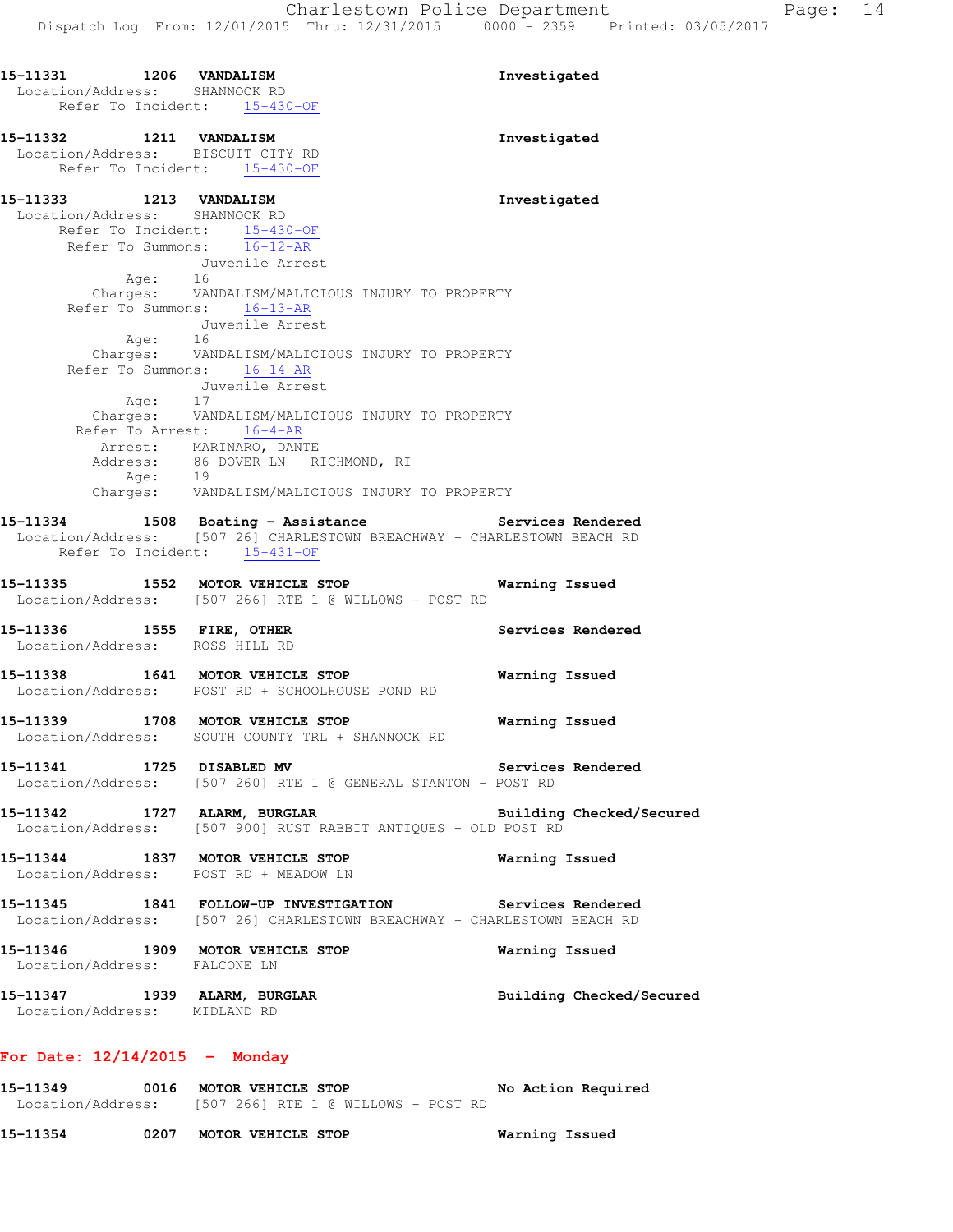|                                                           | Dispatch Log From: 12/01/2015 Thru: 12/31/2015 0000 - 2359 Printed: 03/05/2017                                                              | Charlestown Police Department<br>Page: 15 |  |
|-----------------------------------------------------------|---------------------------------------------------------------------------------------------------------------------------------------------|-------------------------------------------|--|
|                                                           | Location/Address: POST RD + PROSSER TRL                                                                                                     |                                           |  |
|                                                           | 15-11355 0239 MOTOR VEHICLE STOP Warning Issued<br>Location/Address: [507 235] NINIGRET INN - PROSSER TRL                                   |                                           |  |
|                                                           | 15-11356 0321 MOTOR VEHICLE STOP 6 Warning Issued<br>Location/Address: [507 266] RTE 1 @ WILLOWS - POST RD                                  |                                           |  |
|                                                           | 15-11363 0740 SUSPICIOUS ACTIVITY/VEHICLE Investigated<br>Location/Address: [507 415] FRANCIS C CARTER MEMORIAL PRESERVE - CAROLINA BACK RD |                                           |  |
| Location/Address: PASQUISETT TRL                          | 15-11364 0744 ALARM, BURGLAR                                                                                                                | No Action Required                        |  |
|                                                           | 15-11366 0815 VANDALISM<br>Location/Address: [507 406] OLD COACH RD                                                                         | Investigated                              |  |
|                                                           | 15-11369 1006 ALARM, BURGLAR Services Rendered<br>Location/Address: [507 37] CHARLESTOWN WINE AND SPIRITS - OLD POST RD                     |                                           |  |
|                                                           | 15-11371 1055 FIRE, OTHER<br>Location/Address: COLUMBIA HEIGHTS RD                                                                          | No Action Required                        |  |
|                                                           | 15-11378 1410 LARCENY<br>Location/Address: BISCUIT CITY RD<br>Refer To Incident: 15-430-OF                                                  | Investigated                              |  |
|                                                           | 15-11382 1636 ROAD HAZARD/OBSTRUCTION No Action Required<br>Location/Address: SOUTH COUNTY TRL + OLD MILL RD                                |                                           |  |
|                                                           | 15-11386 1829 MOTOR VEHICLE STOP 6 Warning Issued<br>Location/Address: [507 258] RTE 1 @ SOUTH KINGSTOWN LINE - POST RD                     |                                           |  |
| Location/Address: SCAPA FLOW RD                           | 15-11388 1923 SUSPICIOUS ACTIVITY/VEHICLE Investigated                                                                                      |                                           |  |
| For Date: $12/15/2015$ - Tuesday                          |                                                                                                                                             |                                           |  |
|                                                           | 15-11394 0455 OFFICER WANTED<br>Location/Address: POST RD + PROSSER TRL                                                                     | Could Not Locate                          |  |
|                                                           | 15-11396 0607 MOTOR VEHICLE STOP<br>Location/Address: POST RD + LAKESIDE DR                                                                 | Warning Issued                            |  |
|                                                           | 15-11402 0846 TRAFFIC CONTROL<br>Location/Address: EAST BEACH RD + PARADISE LN                                                              | No Action Required                        |  |
|                                                           | 15-11403 1033 ALARM, BURGLAR<br>Location/Address: WORDEN'S POND RD                                                                          | Building Checked/Secured                  |  |
|                                                           | 15-11405 1111 MOTOR VEHICLE STOP<br>Location/Address: [507 261] RTE 1 @ STATE GARAGE - POST RD                                              | Warning Issued                            |  |
| Location/Address: BISCUIT CITY RD                         | 15-11406 1201 FOLLOW-UP INVESTIGATION                                                                                                       | Investigated                              |  |
|                                                           | 15-11407 1204 MOTOR VEHICLE STOP<br>Location/Address: POST RD + EAST BEACH RD                                                               | Warning Issued                            |  |
|                                                           | 15-11408 1209 EMBEZZELMENT/FRAUD/FORGERY<br>Location/Address: [507 398] MOHAWK TRL                                                          | Investigated                              |  |
|                                                           | 15-11409 1302 SUSPICIOUS ACTIVITY/VEHICLE<br>Location/Address: POST RD + KING'S FACTORY RD                                                  | Could Not Locate                          |  |
| 15-11412 1414 ALARM, BURGLAR<br>Location/Address: LOU AVE |                                                                                                                                             | Building Checked/Secured                  |  |
|                                                           | 15-11413 1507 ASSIST OTHER TOWN DEPT Services Rendered<br>Location/Address: [507 19] CHARLESTOWN ELEMENTARY SCHOOL - CAROLINA BACK RD       |                                           |  |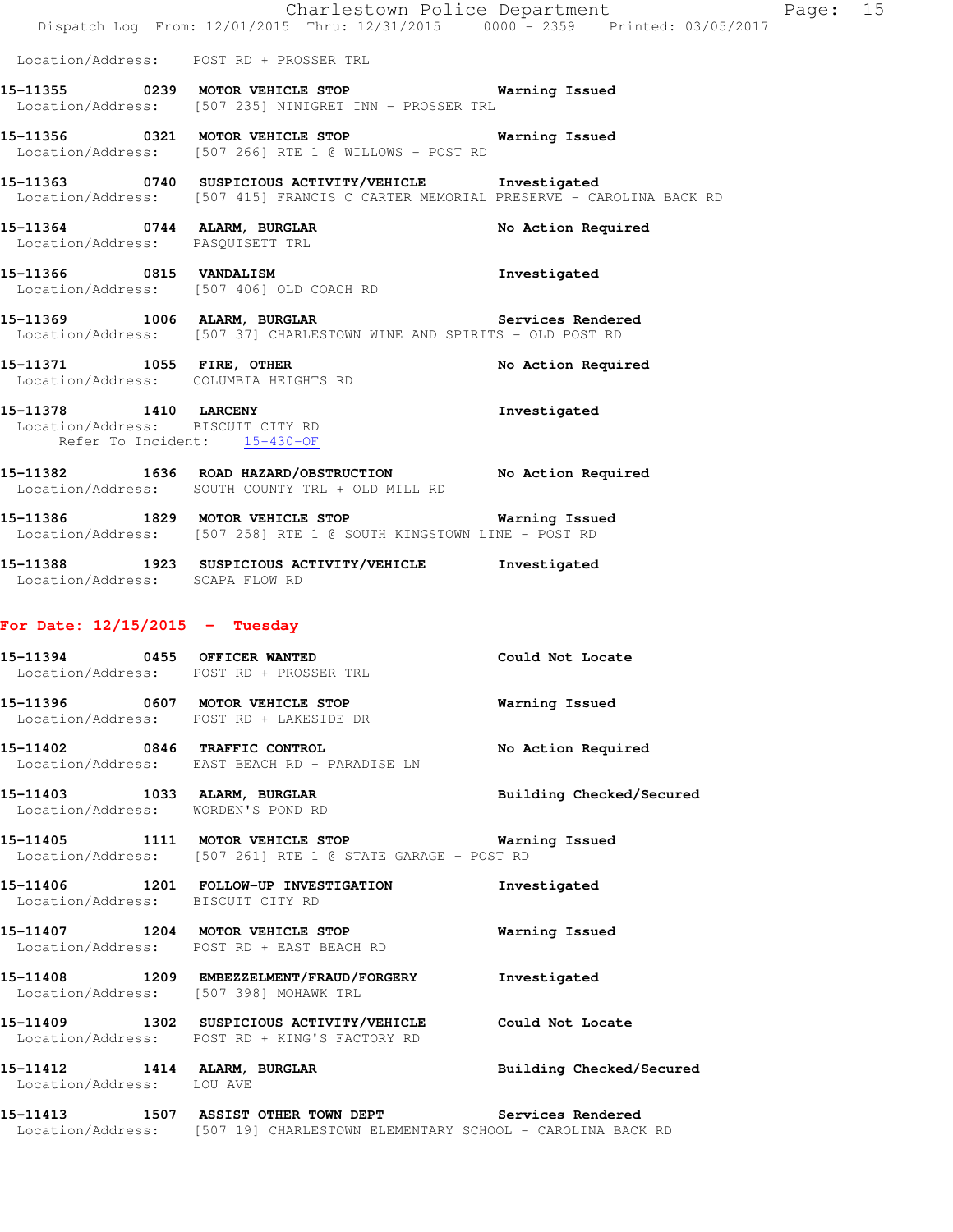|                                    | $15-11414$ 1537 TRAFFIC CONTROL<br>-- ALLEND DR<br>Location/Address: POST RD + LAKESIDE DR                                         | Services Rendered     |
|------------------------------------|------------------------------------------------------------------------------------------------------------------------------------|-----------------------|
| 15-11415   1554   VANDALISM        | Location/Address: [507 599] SHANNOCK RD                                                                                            | Investigated          |
|                                    | 15-11416 1609 MOTOR VEHICLE STOP Citation Issued<br>Location/Address: POST RD + WEST BEACH RD                                      |                       |
|                                    | 15-11417   1628   MVA - Minor<br>Location/Address: [507 45] RIPPY'S LIQUOR MART - SOUTH COUNTY TRL<br>Refer To Accident: 15-175-AC | Investigated          |
|                                    | 15-11418    1701    DISABLED MV<br>Location/Address: POST RD + PROSSER TRL                                                         | Services Rendered     |
| Location/Address: ROSS HILL RD     | 15-11419 1707 ASSIST OTHER POLICE DEPT 1nvestigated                                                                                |                       |
|                                    | 15-11424 1928 ASSIST OTHER POLICE DEPT Services Rendered<br>Location/Address: SOUTH COUNTY TRL                                     |                       |
|                                    | 15-11427 2138 TRAFFIC CONTROL<br>Location/Address: SOUTH COUNTY TRL + SHANNOCK RD                                                  | Services Rendered     |
|                                    | 15-11429 2340 MOTOR VEHICLE STOP<br>Location/Address: POST RD + PROSSER TRL                                                        | Warning Issued        |
|                                    | 15-11430 2352 MOTOR VEHICLE STOP<br>Location/Address: TOURIST INFO - POST RD                                                       | Warning Issued        |
| For Date: $12/16/2015$ - Wednesday |                                                                                                                                    |                       |
|                                    | 15-11432 0012 MOTOR VEHICLE STOP<br>Location/Address: POST RD + TAMANACO DR                                                        | No Action Required    |
|                                    | 15-11434 0021 MOTOR VEHICLE STOP<br>Location/Address: POST RD + PROSSER TRL                                                        | Warning Issued        |
|                                    | 15-11445 0636 MOTOR VEHICLE STOP<br>Location/Address: FIORE'S - POST RD                                                            | <b>Warning Issued</b> |
|                                    | 15-11447 0915 MOTOR VEHICLE STOP 60 Warning Issued<br>Location/Address: [507 261] RTE 1 @ STATE GARAGE - POST RD                   |                       |

**15-11450 1302 MOTOR VEHICLE COMPLAINT Could Not Locate**  Location/Address: [507 263] RTE 1 @ TOURIST INFO - POST RD

**15-11452 1423 SUSPICIOUS ACTIVITY/VEHICLE Investigated**  Location/Address: ROSS HILL RD

**15-11454 1500 LARCENY Report Taken**  Location/Address: [507 3] COMPASS HARDWARE - RIDGEWOOD RD Refer To Incident: 15-432-OF

**15-11455 1537 TRAFFIC CONTROL Services Rendered**  Location/Address: POST RD + CASTLE ROCK DR

**15-11456 1634 POLICE INFORMATION Investigated**  Location/Address: TRAYMORE ST

**15-11457 1840 MOTOR VEHICLE STOP Warning Issued**  Location/Address: [507 303] RTE 1 @ SOUTH SHORE MENTAL HEALTH - POST RD

**15-11458 1846 MOTOR VEHICLE STOP Citation Issued**  Location/Address: KING'S FACTORY RD + SHUMANKANUC HILL RD

**15-11459 1902 MOTOR VEHICLE STOP Warning Issued**  Location/Address: POST RD + TAMANACO DR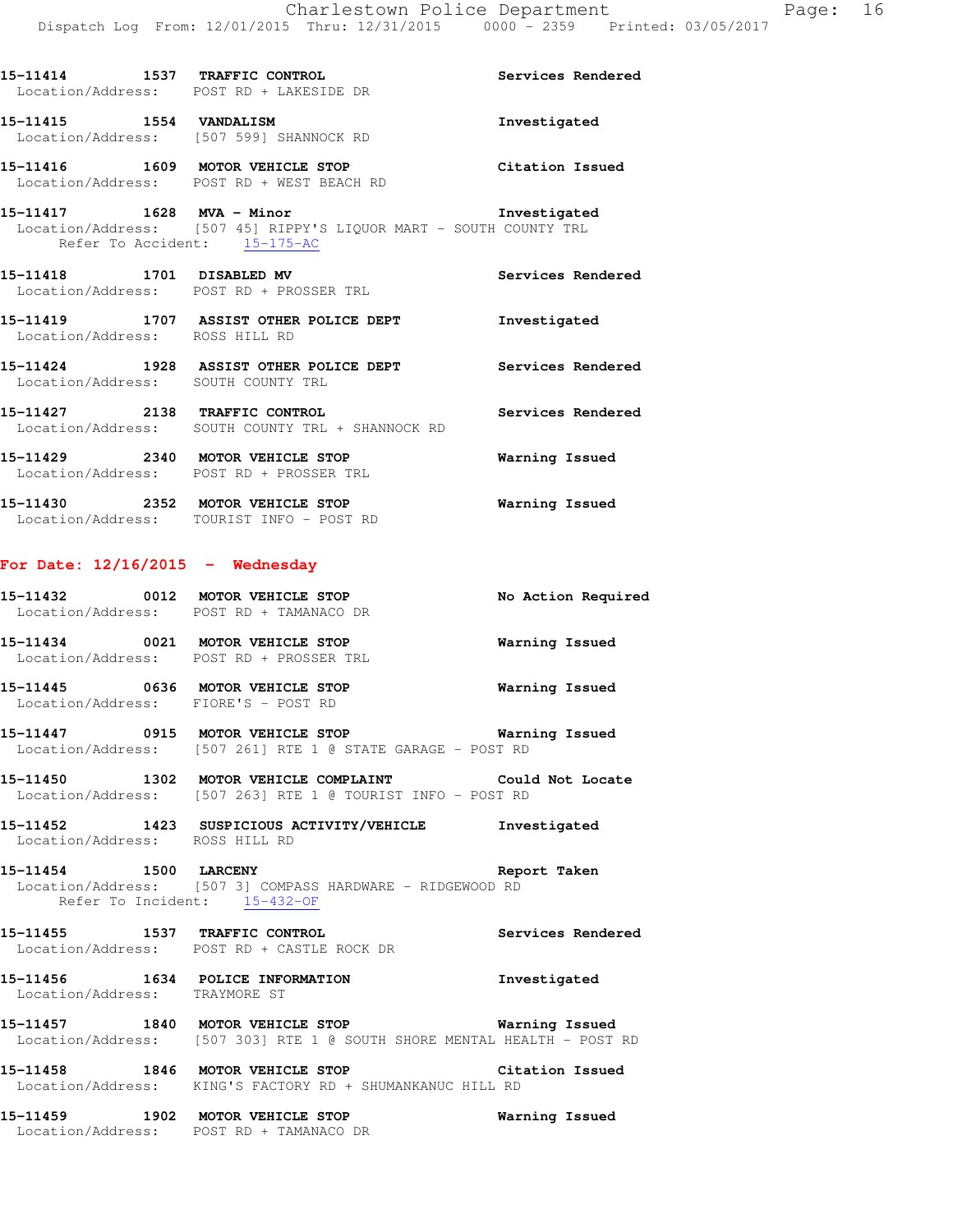Location: RTE 1 @ SOUTH COUNTY TRAIL **For Date: 12/17/2015 - Thursday 15-11476 0631 POLICE INFORMATION Taken/Refered to Other A**  Location/Address: DRIFTWOOD DR **15-11479 0845 TRAFFIC CONTROL No Action Required**  Location/Address: SOUTH COUNTY TRL **15-11480 0925 MOTOR VEHICLE STOP Warning Issued**  Vicinity of: [507 275] RTE 1 @ WESTERLY LINE - POST RD

**15-11460 1925 MOTOR VEHICLE STOP Citation Issued** 

**15-11465 2202 MOTOR VEHICLE STOP Warning Issued**  Location/Address: [507 303] RTE 1 @ SOUTH SHORE MENTAL HEALTH - POST RD

**15-11466 2343 MOTOR VEHICLE STOP Citation Issued** 

**15-11467 2355 MOTOR VEHICLE STOP Warning Issued** 

Location/Address: POST RD + KING'S FACTORY RD

Location/Address: [507 100] RTE 1 @ FIORES - POST RD

**15-11481 1024 MOTOR VEHICLE STOP Warning Issued**  Location/Address: [507 261] RTE 1 @ STATE GARAGE - POST RD

**15-11484 1318 SUSPICIOUS ACTIVITY/VEHICLE Could Not Locate**  Location/Address: OLD SHANNOCK RD

**15-11487 1341 MOTOR VEHICLE STOP Warning Issued**  Location/Address: [507 303] RTE 1 @ SOUTH SHORE MENTAL HEALTH - POST RD

**15-11489 1536 TRAFFIC CONTROL Services Rendered**  Location/Address: POST RD + EAST BEACH RD

**15-11490 1610 MOTOR VEHICLE STOP Warning Issued**  Location/Address: [507 410] DUNKIN DONUTS - OLD POST RD

**15-11492 1621 MOTOR VEHICLE STOP Warning Issued**  Location/Address: [507 259] RTE 1 @ CASTLEROCK - POST RD

**15-11493 1742 FOLLOW-UP INVESTIGATION Investigated**  Location/Address: BISCUIT CITY RD

**15-11494 1755 PSYCHOLOGICAL EMERGENCY Transported to Hospital**  Location/Address: [507 859] GROUP HOME (BY SAND PLAIN ROAD) - SOUTH COUNTY TRL

**15-11499 2329 MOTOR VEHICLE STOP Warning Issued**  Location/Address: [507 266] RTE 1 @ WILLOWS - POST RD

**15-11500 2355 MOTOR VEHICLE STOP Warning Issued**  Location/Address: [507 266] RTE 1 @ WILLOWS - POST RD

#### **For Date: 12/18/2015 - Friday**

**15-11512 0612 MOTOR VEHICLE STOP Warning Issued**  Location/Address: SOUTH COUNTY TRL + NEW BISCUIT CITY RD

**15-11513 0620 MOTOR VEHICLE STOP Warning Issued**  Location/Address: SOUTH COUNTY TRL + NEW BISCUIT CITY RD

**15-11515 0651 BURGLARY (B & E) Report Taken**  Location/Address: [507 604] BESTWAY GAS STATION - POST RD Refer To Incident: 15-433-OF

**15-11519 0852 FOLLOW-UP INVESTIGATION Investigated**  Location/Address: [507 604] BESTWAY GAS STATION - POST RD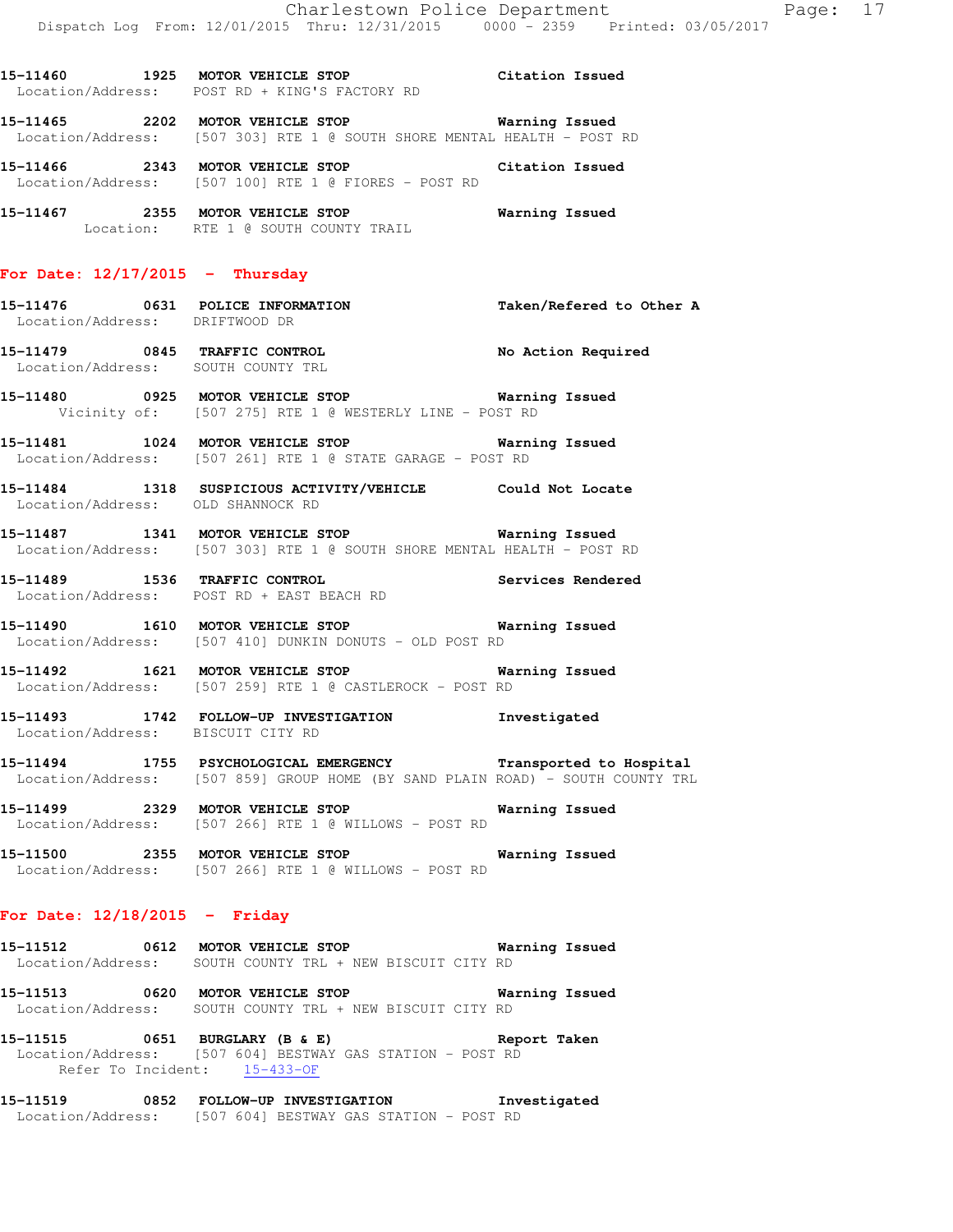|                               | 15-11520 0936 POLICE INFORMATION<br>Location/Address: CAROLINA BACK RD<br>Refer To Incident: 15-434-OF                                                                                                                                                                | Investigated       |
|-------------------------------|-----------------------------------------------------------------------------------------------------------------------------------------------------------------------------------------------------------------------------------------------------------------------|--------------------|
| Location/Address: MEADOW LN   | 15-11521 1024 SUSPICIOUS ACTIVITY/VEHICLE No Action Required                                                                                                                                                                                                          |                    |
|                               | 15-11524 1327 FOLLOW-UP INVESTIGATION<br>Location/Address: CAROLINA BACK RD                                                                                                                                                                                           | Investigated       |
|                               | 15-11525 1506 ALARM, BURGLAR<br>Location/Address: [507 617] SHANNOCK RD                                                                                                                                                                                               | Investigated       |
|                               | 15-11527 1612 MOTOR VEHICLE STOP 15 Warning Issued<br>Location/Address: [507 269] RTE 1 @ DRIVING RANGE - POST RD                                                                                                                                                     |                    |
|                               | 15-11528 1627 TRAFFIC CONTROL<br>Location/Address: POST RD + KING'S FACTORY RD                                                                                                                                                                                        | Warning Issued     |
|                               | 15-11529 1637 MOTOR VEHICLE STOP<br>Location/Address: [507 745] CEDAR MEADOWS RD<br>Refer To Arrest: 15-145-AR<br>Arrest: CHAMPLIN, GROVER D<br>Address: 70 COLUMBIA HEIGHTS OVAL CHARLESTOWN, RI<br>Age: 20<br>Charges: DRIVING AFTER DENIAL, SUS/REVOCATION-LICENSE | Arrest(s) Made     |
|                               |                                                                                                                                                                                                                                                                       |                    |
|                               | 15-11530 1659 MOTOR VEHICLE STOP 15 Warning Issued<br>Location/Address: SHANNOCK RD + WORDEN'S POND RD                                                                                                                                                                |                    |
|                               | 15-11532 1728 ANIMAL COMPLAINT Services Rendered<br>Location/Address: [507 881] CHARLESTOWN ANIMAL SHELTER - SAND HILL RD                                                                                                                                             |                    |
| Location/Address: SHANNOCK RD | 15-11533 1818 MOTOR VEHICLE STOP                                                                                                                                                                                                                                      | Warning Issued     |
|                               | 15-11534 1834 MOTOR VEHICLE STOP<br>Location/Address: SOUTH COUNTY TRL + NARROW LN                                                                                                                                                                                    | Warning Issued     |
|                               | 15-11535 1854 MOTOR VEHICLE STOP<br>Location/Address: POST RD + KING'S FACTORY RD                                                                                                                                                                                     | Warning Issued     |
| Location/Address: TAMANACO DR | 15-11538 2056 DISTURBANCE/Music/Noise                                                                                                                                                                                                                                 | Investigated       |
|                               | 15-11539 2121 MOTOR VEHICLE STOP<br>Location/Address: MATUNUCK SCHOOLHOUSE RD                                                                                                                                                                                         | No Action Required |
|                               | 15-11541 2132 MOTOR VEHICLE STOP<br>Location/Address: POST RD + FALCONE LN                                                                                                                                                                                            | Warning Issued     |

# **For Date: 12/19/2015 - Saturday**

| 15-11544 | 0006 | <b>MOTOR VEHICLE STOP</b><br>Location/Address: POST RD + SOUTH COUNTY TRL   | Warning Issued |  |
|----------|------|-----------------------------------------------------------------------------|----------------|--|
| 15-11549 | 0139 | MOTOR VEHICLE STOP<br>Location/Address: [507 266] RTE 1 @ WILLOWS - POST RD | Warning Issued |  |
| 15-11550 | 0241 | MOTOR VEHICLE STOP<br>Location/Address: [507 266] RTE 1 @ WILLOWS - POST RD | Warning Issued |  |

**15-11555 0907 ASSIST CITIZEN Services Rendered**  Location/Address: [507 226] QUONOCHONTAUG GRANGE - POST RD

**15-11556 0911 VANDALISM Investigated**  Location/Address: ALTON CAROLINA RD

**15-11557 1128 ANIMAL COMPLAINT Investigated**  Location/Address: POST RD + ROSS HILL RD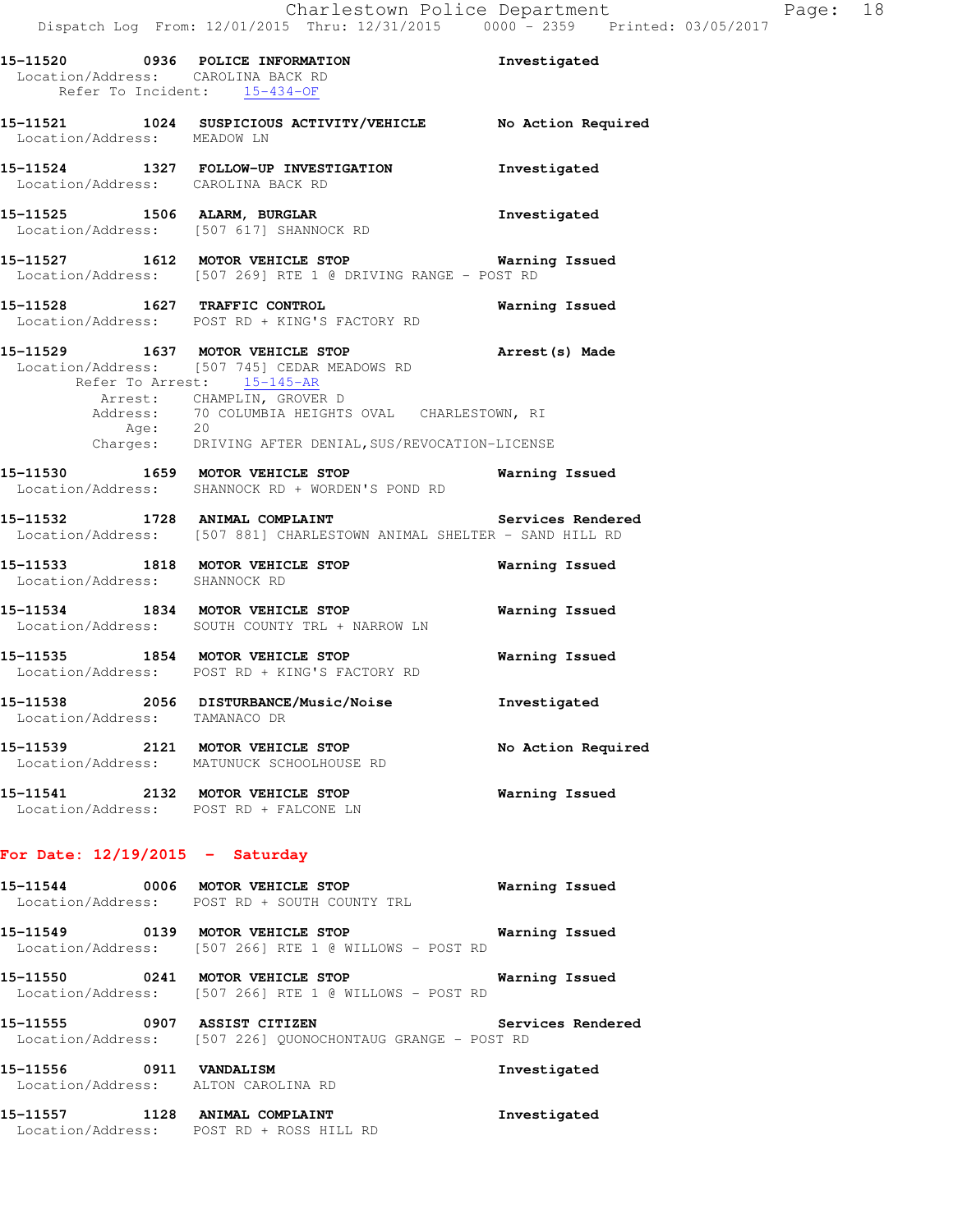| 15-11560<br>Location/Address: | 1529 | MOTOR VEHICLE STOP<br>WEST BEACH RD + BRIARWOOD DR                    | Warning Issued |
|-------------------------------|------|-----------------------------------------------------------------------|----------------|
| 15–11561                      | 1615 | MOTOR VEHICLE STOP<br>Location/Address: POST RD + SCHOOLHOUSE POND RD | Warning Issued |
| 15–11562                      | 1632 | MOTOR VEHICLE COMPLAINT<br>Location/Address: POST RD + WEST BEACH RD  | Unfounded      |
| 15–11563<br>Location/Address: | 1654 | MOTOR VEHICLE STOP<br>SOUTH KINGSTOWN LINE - WORDEN'S POND RD         | Warning Issued |
| 15–11564                      | 1656 | FIRE, STRUCTURE                                                       | Extinguished   |

 Location/Address: OLD POST RD **15-11565 1700 SUSPICIOUS ACTIVITY/VEHICLE Services Rendered**  Location/Address: [507 100] RTE 1 @ FIORES - POST RD

**15-11568 1935 MOTOR VEHICLE STOP Warning Issued**  Location/Address: FALCONE LN

#### **For Date: 12/20/2015 - Sunday**

- **15-11575 0052 MOTOR VEHICLE STOP Warning Issued**  Location/Address: [507 266] RTE 1 @ WILLOWS - POST RD **15-11578 0155 MOTOR VEHICLE STOP Warning Issued**  Location/Address: [507 270] RTE 1 @ BURLINGAME - POST RD
- **15-11582 1000 SUSPICIOUS ACTIVITY/VEHICLE Unfounded**  Location/Address: SHANNOCK RD + OLD COACH RD
- **15-11583 1019 ALARM, BURGLAR No Action Required**  Location/Address: SUNSET DR
- **15-11584 1035 MVA W/Injury/Fluid/Hazard Unfounded**  Location/Address: POST RD + SOUTH COUNTY TRL
- **15-11586 1141 BURGLARY (B & E) Report Taken**  Location/Address: [507 42] CHURCH OF THE HOLY SPIRIT - OLD POST RD Refer To Incident: 15-435-OF
- 15-11587 1227 ALARM, BURGLAR **No Action Required** Location/Address: MATUNUCK SCHOOLHOUSE RD
- **15-11588 1250 ANNOYING PHONE CALLS Services Rendered**  Location/Address: OLD SHANNOCK RD
- **15-11589 1512 MOTOR VEHICLE STOP Warning Issued**  Location/Address: POST RD + KING'S FACTORY RD
- **15-11590 1543 MOTOR VEHICLE STOP Warning Issued**  Location/Address: POST RD + GENERAL STANTON LN
- **15-11591 1837 ROAD HAZARD/OBSTRUCTION Unfounded**  Location/Address: POST RD + KING'S FACTORY RD Refer To Accident: 15-176-AC
- **15-11592 1950 MOTOR VEHICLE STOP Warning Issued**  Location/Address: [507 100] RTE 1 @ FIORES - POST RD
- **15-11593 2002 DISTURBANCE/Music/Noise Unfounded**  Location/Address: BLACK POND RD
- **15-11594 2027 ALARM, BURGLAR False Alarm**  Location/Address: OCEAN VIEW AVE

# **15-11595 2037 SUSPICIOUS ACTIVITY/VEHICLE Investigated**  Location/Address: [507 604] BESTWAY GAS STATION - POST RD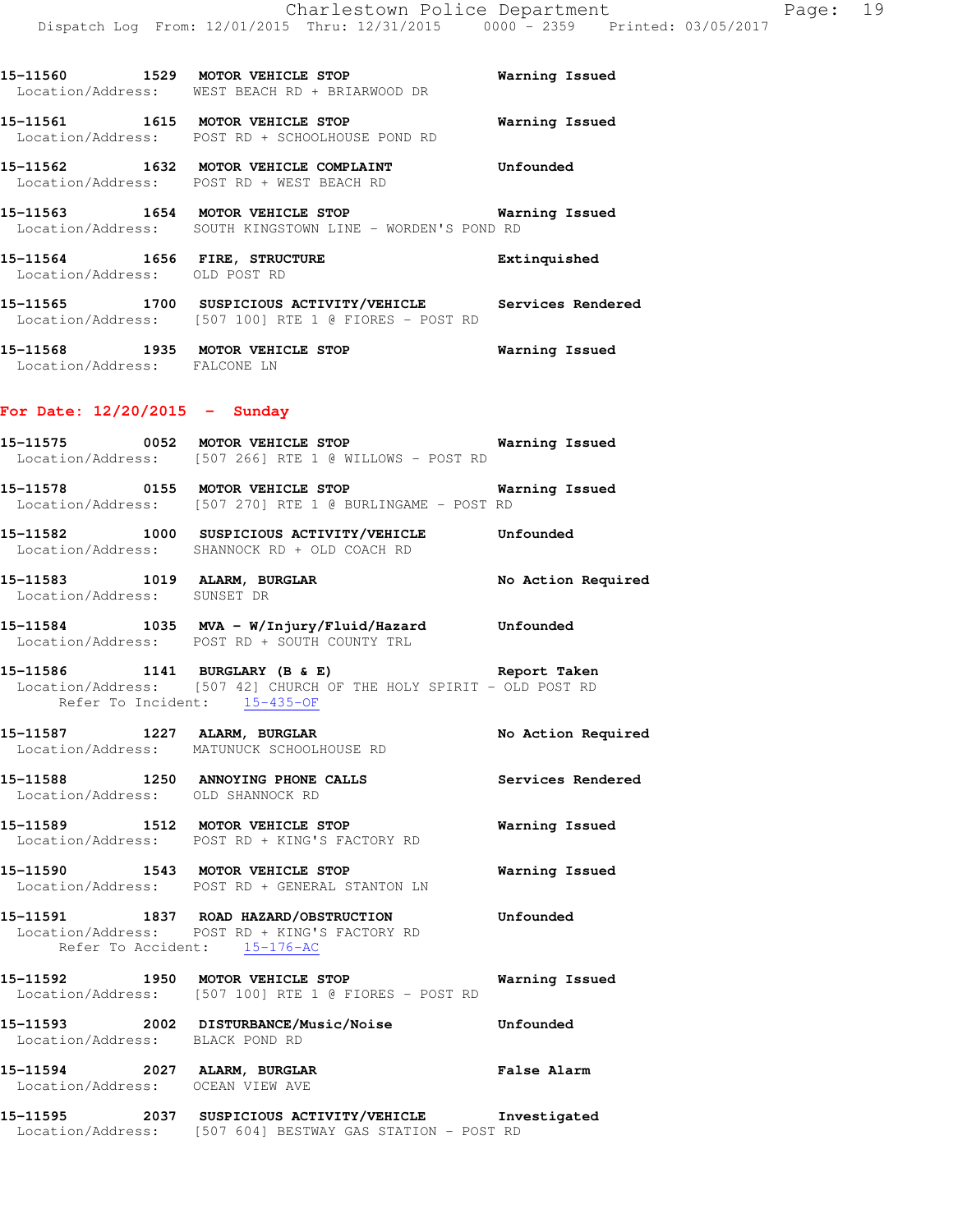**15-11596 2053 MOTOR VEHICLE STOP Warning Issued**  Location/Address: [507 100] RTE 1 @ FIORES - POST RD

**15-11597 2339 MVA - Minor Investigated**  Location/Address: POST RD + ROSS HILL RD

**15-11598 2354 MOTOR VEHICLE STOP Warning Issued**  Location/Address: POST RD + SOUTH COUNTY TRL

#### **For Date: 12/21/2015 - Monday**

- **15-11600 0018 SUSPICIOUS ACTIVITY/VEHICLE Investigated**  Location/Address: [507 36] CHARLESTOWN MINI-SUPER - OLD POST RD
- **15-11602 0046 MOTOR VEHICLE STOP Warning Issued**  Location/Address: [507 266] RTE 1 @ WILLOWS - POST RD
- **15-11606 0340 ALARM, BURGLAR Building Checked/Secured**  Location/Address: [507 490] BISCUIT CITY RD
- **15-11609 0431 OFFICER WANTED Investigated**  Location/Address: KING'S FACTORY RD
- **15-11610 0518 DISABLED MV Services Rendered**  Location/Address: POST RD + FALCONE LN
- **15-11615 0808 MOTOR VEHICLE STOP Warning Issued**  Location/Address: POST RD + WILDFLOWER RD
- **15-11616 0951 MOTOR VEHICLE STOP Warning Issued**  Vicinity of: [507 200] RTE 1 @ PACKAGE STORE - POST RD
- **15-11617 1002 FOLLOW-UP INVESTIGATION No Action Required**  Location/Address: OLD COACH RD
- **15-11618 1027 ASSIST OTHER AGENCY No Action Required**  Location/Address: [507 528] NARRAGANSETT INDIAN TRIBAL HEADQUARTERS - SOUTH COUNTY TRL
- **15-11619 1123 FOLLOW-UP INVESTIGATION No Action Required**  Location/Address: [507 719] NEW BISCUIT CITY RD
- **15-11623 1513 ASSIST OTHER TOWN DEPT Services Rendered**  Location/Address: [507 19] CHARLESTOWN ELEMENTARY SCHOOL - CAROLINA BACK RD
- **15-11624 1542 SERVE SUMMONS Could Not Locate**  Location/Address: TURTLE TRL
- **15-11628 1729 TRAFFIC CONTROL Services Rendered**  Location/Address: SOUTH COUNTY TRL + CAROLINA BACK RD
- **15-11629 1831 MVA W/Injury/Fluid/Hazard Report Taken**  Location/Address: NARROW LN + POST RD Refer To Accident: 15-177-AC
- **15-11635 2214 MOTOR VEHICLE STOP No Action Required**  Vicinity of: [507 293] RTE 1A @ WESTERLY LINE - OLD POST RD
- **15-11636 2225 MOTOR VEHICLE STOP Warning Issued**  Location/Address: [507 261] RTE 1 @ STATE GARAGE - POST RD

#### **For Date: 12/22/2015 - Tuesday**

**15-11643 0006 MOTOR VEHICLE STOP Warning Issued**  Location/Address: POST RD + SOUTH COUNTY TRL **15-11656 0545 MOTOR VEHICLE STOP Warning Issued**  Location/Address: POST RD + BEND RD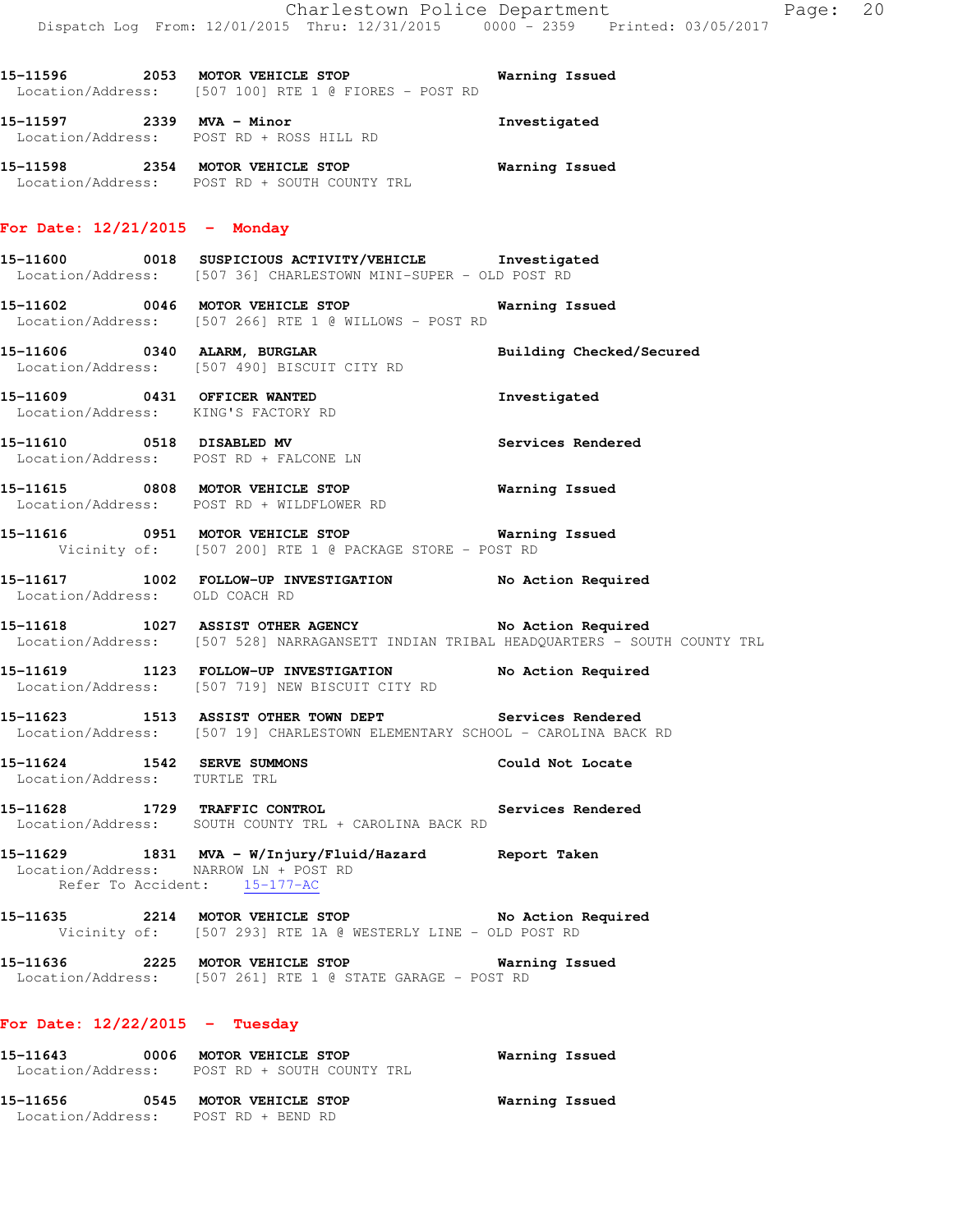- **15-11657 0604 MOTOR VEHICLE STOP Warning Issued**  Location/Address: POST RD + PROSSER TRL
- **15-11658 0621 MOTOR VEHICLE STOP Warning Issued**  Location/Address: [507 221] SHERMAN'S AUTO BODY INC - SOUTH COUNTY TRL
- **15-11659 0628 MOTOR VEHICLE STOP Warning Issued**  Location/Address: [507 364] CROTTY AND SONS AUTO BODY - SOUTH COUNTY TRL
- **15-11660 0636 MOTOR VEHICLE STOP Warning Issued**  Location/Address: SOUTH COUNTY TRL + MAPLE LAKE FARM RD
- **15-11661 0649 MVA Minor Report Taken**  Location/Address: [507 83] MEADOW BROOK INN - CAROLINA BACK RD Refer To Accident: 15-178-AC
- **15-11663 0845 MOTOR VEHICLE COMPLAINT Investigated**  Location/Address: POST RD + CASTLE ROCK DR
- **15-11666 1006 SUSPICIOUS ACTIVITY/VEHICLE No Action Required**  Location/Address: [507 19] CHARLESTOWN ELEMENTARY SCHOOL - CAROLINA BACK RD
- **15-11667 1020 ALARM, FIRE Building Checked/Secured**  Location/Address: [507 795] SAND PLAIN RD
- **15-11668 1036 MVA Minor Report Taken**  Location/Address: BUCKEYE BROOK RD Refer To Accident: 15-179-AC
- **15-11669 1103 ASSIST OTHER AGENCY Services Rendered**  Location/Address: [507 642] CHARLESTOWN POLICE DEPARTMENT - OLD POST RD Refer To Incident: 15-436-OF
- **15-11670 1153 FOLLOW-UP INVESTIGATION Investigated**  Location/Address: [507 19] CHARLESTOWN ELEMENTARY SCHOOL - CAROLINA BACK RD Refer To Incident: 15-437-OF
- **15-11672 1355 VANDALISM Report Taken**  Location/Address: POST RD Refer To Incident: 15-438-OF
- **15-11673 1417 ASSIST OTHER POLICE DEPT No Action Required**  Location/Address: [507 642] CHARLESTOWN POLICE DEPARTMENT - OLD POST RD
- **15-11674 1536 SERVE SUMMONS Services Rendered**  Location/Address: TURTLE TRL
- **15-11675 1706 DEATH; Sudden/Unexpected Report Taken**  Location/Address: [507 222] SEAVIEW MOTOR COURT - OLD POST RD Refer To Incident: 15-439-OF
- **15-11676 1907 FOLLOW-UP INVESTIGATION Investigated**  Location/Address: NARROW LN
- **15-11677 1931 DOMESTIC/Assault/Diso/Other Transported to Hospital**  Location/Address: KING'S FACTORY RD
- **15-11679 2116 MOTOR VEHICLE STOP Warning Issued**  Location/Address: [507 891] FIRST BAPTIST CHURCH OF CHARLESTOWN - OLD POST RD
- **15-11680 2127 MOTOR VEHICLE STOP Warning Issued**  Location/Address: [507 271] RTE 1 @ MICHAEL'S - POST RD
- **15-11681 2341 MOTOR VEHICLE STOP Warning Issued**  Location/Address: [507 100] RTE 1 @ FIORES - POST RD

#### **For Date: 12/23/2015 - Wednesday**

**15-11703 0752 POLICE INFORMATION Services Rendered**  Location/Address: [507 1] CHARLESTOWN TOWN HALL - SOUTH COUNTY TRL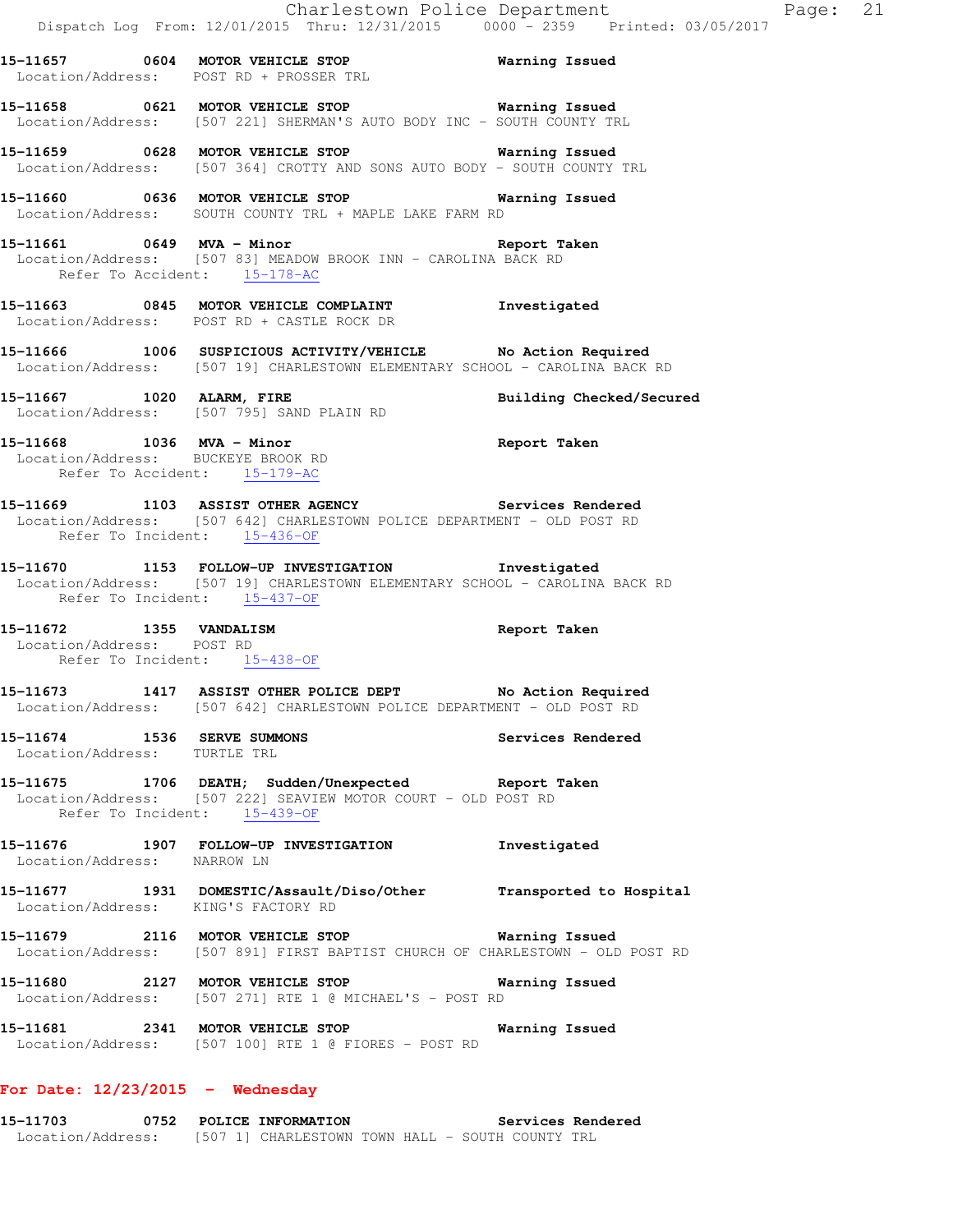**15-11706 0929 MOTOR VEHICLE STOP Warning Issued**  Location/Address: POST RD + SOUTH COUNTY TRL

**15-11707 0950 MOTOR VEHICLE STOP Warning Issued**  Location/Address: SOUTH COUNTY TRL + NEW BISCUIT CITY RD

**15-11708 0952 OFFICER WANTED Services Rendered**  Location/Address: KING'S FACTORY RD

**15-11714 1353 TRAFFIC CONTROL Services Rendered**  Location/Address: SOUTH COUNTY TRL + MAPLE LAKE FARM RD

**15-11717 1512 MOTOR VEHICLE STOP Citation Issued**  Location/Address: POST RD + WARREN RD

**15-11718 1522 ASSIST OTHER POLICE DEPT Services Rendered**  Location/Address: NORTH NIANTIC DR

**15-11719 1639 MOTOR VEHICLE STOP Warning Issued**  Location/Address: [507 284] RTE 91 @ RICHMOND LINE - ALTON CAROLINA RD

**15-11720 1658 ROAD HAZARD/OBSTRUCTION Investigated**  Vicinity of: [507 262] RTE 1 @ LIQUOR STORE - POST RD

**15-11721 1717 POLICE INFORMATION Investigated**  Location/Address: GENERAL STANTON LN

**15-11723 1841 FOLLOW-UP INVESTIGATION Services Rendered**  Location/Address: [507 642] CHARLESTOWN POLICE DEPARTMENT - OLD POST RD

## **For Date: 12/24/2015 - Thursday**

**15-11729 0001 POLICE INFORMATION Services Rendered**  Location/Address: [507 642] CHARLESTOWN POLICE DEPARTMENT - OLD POST RD

**15-11731 0011 FIRE, OTHER Services Rendered**  Location/Address: LAURI DR

**15-11737 0429 ALARM, BURGLAR Building Checked/Secured**  Location/Address: [507 405] SOUTH COUNTY TRL

**15-11745 1537 MOTOR VEHICLE COMPLAINT Investigated**  Location/Address: POST RD + ROSS HILL RD

**15-11746 1549 MOTOR VEHICLE STOP Warning Issued**  Location/Address: SOUTH COUNTY TRL + BOTKA DR

**15-11747 1553 POLICE INFORMATION Services Rendered**  Location/Address: BUCKEYE BROOK RD

**15-11748 1559 MOTOR VEHICLE STOP Warning Issued**  Location/Address: SOUTH COUNTY TRL + BOTKA DR

**15-11750 1626 MOTOR VEHICLE STOP Warning Issued**  Location/Address: POST RD + SCHOOLHOUSE POND RD

**15-11751 1807 MVA - Minor Services Rendered**  Location/Address: [507 272] RTE 1 @ WILCOX TAVERN - POST RD

**15-11752 1817 MOTOR VEHICLE STOP Warning Issued**  Location/Address: POST RD + WILDFLOWER RD

**15-11753 2033 TRANSPORT Services Rendered**  Location/Address: [507 360] COUNTRY FOOD MART - SOUTH COUNTY TRL

**15-11754 2059 ROAD HAZARD/OBSTRUCTION Services Rendered**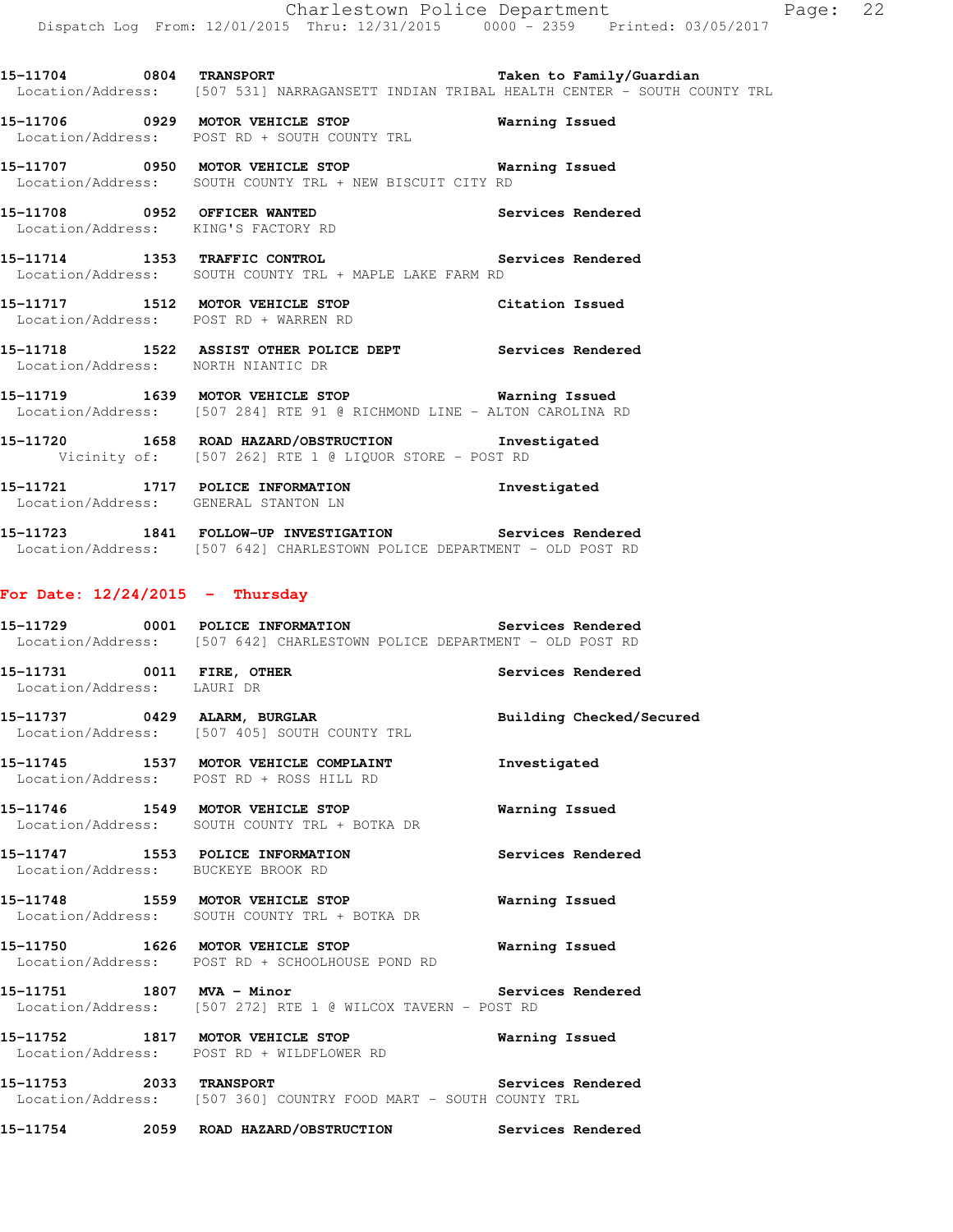Location/Address: MATUNUCK SCHOOLHOUSE RD

# **For Date: 12/25/2015 - Friday**

|                                                                 | 15-11774 0950 ALARM, CO DETECTOR CONSERVATION Services Rendered<br>Location/Address: MATUNUCK SCHOOLHOUSE RD                                                                           |                          |
|-----------------------------------------------------------------|----------------------------------------------------------------------------------------------------------------------------------------------------------------------------------------|--------------------------|
|                                                                 | 15-11775 1118 FIRE, OTHER No Action Required<br>Location/Address: SOUTH COUNTY TRL + OLD MILL RD                                                                                       |                          |
| Location/Address: BISCUIT CITY RD                               | 15-11778 1544 MOTOR VEHICLE COMPLAINT Confounded                                                                                                                                       |                          |
|                                                                 | 15-11779 1729 MOTOR VEHICLE STOP No Action Required<br>Location/Address: [507 258] RTE 1 @ SOUTH KINGSTOWN LINE - POST RD                                                              |                          |
|                                                                 | 15-11780 1943 DISABLED MV Services Rendered<br>Location/Address: POST RD + PROSSER TRL Services Rendered                                                                               |                          |
|                                                                 | 15-11782 2006 SUSPICIOUS ACTIVITY/VEHICLE Investigated<br>Location/Address: [507 31] BLUE SHUTTERS BEACH - EAST BEACH RD                                                               |                          |
|                                                                 | 15-11783 2100 ALARM, BURGLAR False Alarm<br>Location/Address: SHADY HARBOR DR                                                                                                          |                          |
|                                                                 | 15-11784 2201 SUSPICIOUS ACTIVITY/VEHICLE Services Rendered<br>Location/Address: POST RD + EAST BEACH RD                                                                               |                          |
|                                                                 | 15-11785 2208 MOTOR VEHICLE COMPLAINT Unfounded<br>Location/Address: [507 276] RTE 2 @ RICHMOND LINE - SOUTH COUNTY TRL                                                                |                          |
| For Date: $12/26/2015$ - Saturday                               |                                                                                                                                                                                        |                          |
|                                                                 | <br> 15-11791                0538     OFFICER WANTED                               Building Checked/Secured<br>Location/Address: [507 202] WALLENDER REALTY LTD - CHARLESTOWN BEACH RD |                          |
|                                                                 | 15-11794 0705 ESCORT Services Rendered<br>Location/Address: PROSSER TRL                                                                                                                |                          |
|                                                                 | 15-11797 0751 DISABLED MV No Action Required<br>Location/Address: KING'S FACTORY RD + PROSSER TRL                                                                                      |                          |
|                                                                 | 15-11798 0845 MOTOR VEHICLE STOP 60 Warning Issued<br>Location/Address: [507 258] RTE 1 @ SOUTH KINGSTOWN LINE - POST RD                                                               |                          |
| Location/Address: BISCUIT CITY RD<br>Refer To Incident: The Art | 15-11802 1415 LARCENY                                                                                                                                                                  | Investigated             |
| Location/Address: WATCHAUG LN                                   | 15-11803 1418 POLICE INFORMATION                                                                                                                                                       | Investigated             |
|                                                                 | 15-11804 1516 ANIMAL COMPLAINT<br>Location/Address: MATUNUCK SCHOOLHOUSE RD                                                                                                            | Services Rendered        |
|                                                                 | 15-11806 1535 MOTOR VEHICLE STOP<br>Location/Address: [507 544] CHARLESTOWN EARLY LEARNING CENTER - OLD POST RD                                                                        | Citation Issued          |
|                                                                 | 15-11808 1604 ANIMAL COMPLAINT<br>Location/Address: PECKHAM HOLLOW RD                                                                                                                  | No Action Required       |
|                                                                 | 15-11811 1652 MOTOR VEHICLE STOP<br>Location/Address: NEW BISCUIT CITY RD + SOUTH COUNTY TRL                                                                                           | Warning Issued           |
|                                                                 | 15-11812 1701 POLICE INFORMATION<br>Location/Address: BUCKEYE BROOK RD                                                                                                                 | Taken/Refered to Other A |
|                                                                 | 15-11814 1924 POLICE INFORMATION<br>Location/Address: CAROLINA BACK RD + OLD MILL RD                                                                                                   | Services Rendered        |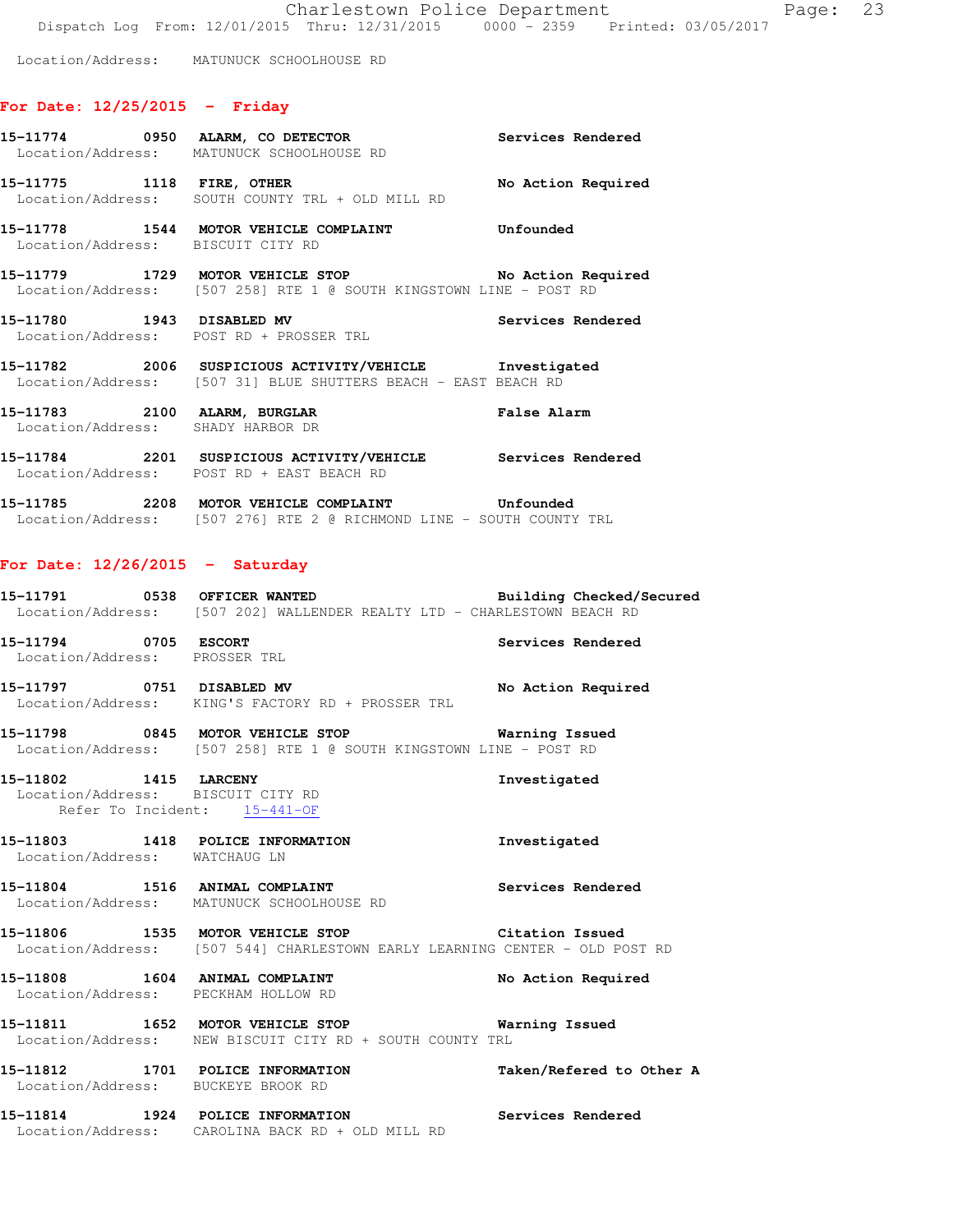**15-11817 2155 MOTOR VEHICLE STOP Warning Issued**  Location/Address: POST RD + TAMANACO DR

**15-11818 2347 MOTOR VEHICLE STOP Warning Issued**  Location/Address: [507 266] RTE 1 @ WILLOWS - POST RD

#### **For Date: 12/27/2015 - Sunday**

- **15-11820 0005 SUSPICIOUS ACTIVITY/VEHICLE Building Checked/Secured**  Location/Address: [507 36] CHARLESTOWN MINI-SUPER - OLD POST RD
- 15-11821 0010 MOTOR VEHICLE STOP **Services Rendered** Location/Address: [507 100] RTE 1 @ FIORES - POST RD
- **15-11822 0015 MOTOR VEHICLE STOP Warning Issued**  Location/Address: POST RD + FALCONE LN
- **15-11823 0021 MOTOR VEHICLE STOP Warning Issued**  Location/Address: [507 266] RTE 1 @ WILLOWS - POST RD
- **15-11824 0056 MOTOR VEHICLE STOP Warning Issued**  Location/Address: SOUTH COUNTY TRL + SHERMAN AVE
- **15-11833 0807 OFFICER WANTED Report Taken**  Location/Address: [507 395] PAWNEE LN Refer To Summons: 15-146-AR Summons: BALDINO, JOHN Address: 11 PAWNEE LN CHARLESTOWN, RI Age: 38 Charges: DOMESTIC-VANDALISM/MALICIOUS INJURY TO PROP
	- DOMESTIC-DISORDERLY CONDUCT
- **15-11835 0924 MOTOR VEHICLE STOP Warning Issued**  Location/Address: POST RD + KING'S FACTORY RD
- **15-11836 1128 MOTOR VEHICLE STOP Warning Issued**  Location/Address: STATE GARAGE - POST RD
- **15-11837 1338 MOTOR VEHICLE STOP Warning Issued**  Location/Address: STATE GARAGE - POST RD
- **15-11838 1431 MOTOR VEHICLE COMPLAINT Investigated**  Location/Address: [507 642] CHARLESTOWN POLICE DEPARTMENT - OLD POST RD
- **15-11841 1653 ROAD HAZARD/OBSTRUCTION Report Taken**  Location/Address: POST RD + ROSS HILL RD Refer To Accident: 15-180-AC
- **15-11844 1804 MVA Minor Report Taken**  Location/Address: POST RD + ROSS HILL RD Refer To Accident: 15-181-AC
- **15-11845 1816 MVA Minor Could Not Locate**  Location/Address: SOUTH COUNTY TRL + NEW BISCUIT CITY RD
- **15-11846 1818 DISABLED MV Could Not Locate**  Location/Address: POST RD + NARROW LN
- **15-11848 1852 DISABLED MV Removed Hazard**  Location/Address: POST RD + SOUTH COUNTY TRL
- **15-11849 1900 OFFICER WANTED Investigated**  Location/Address: OLD SHANNOCK RD
- **15-11851 1944 SUSPICIOUS ACTIVITY/VEHICLE Investigated**  Location/Address: RESTORE - SOUTH COUNTY TRL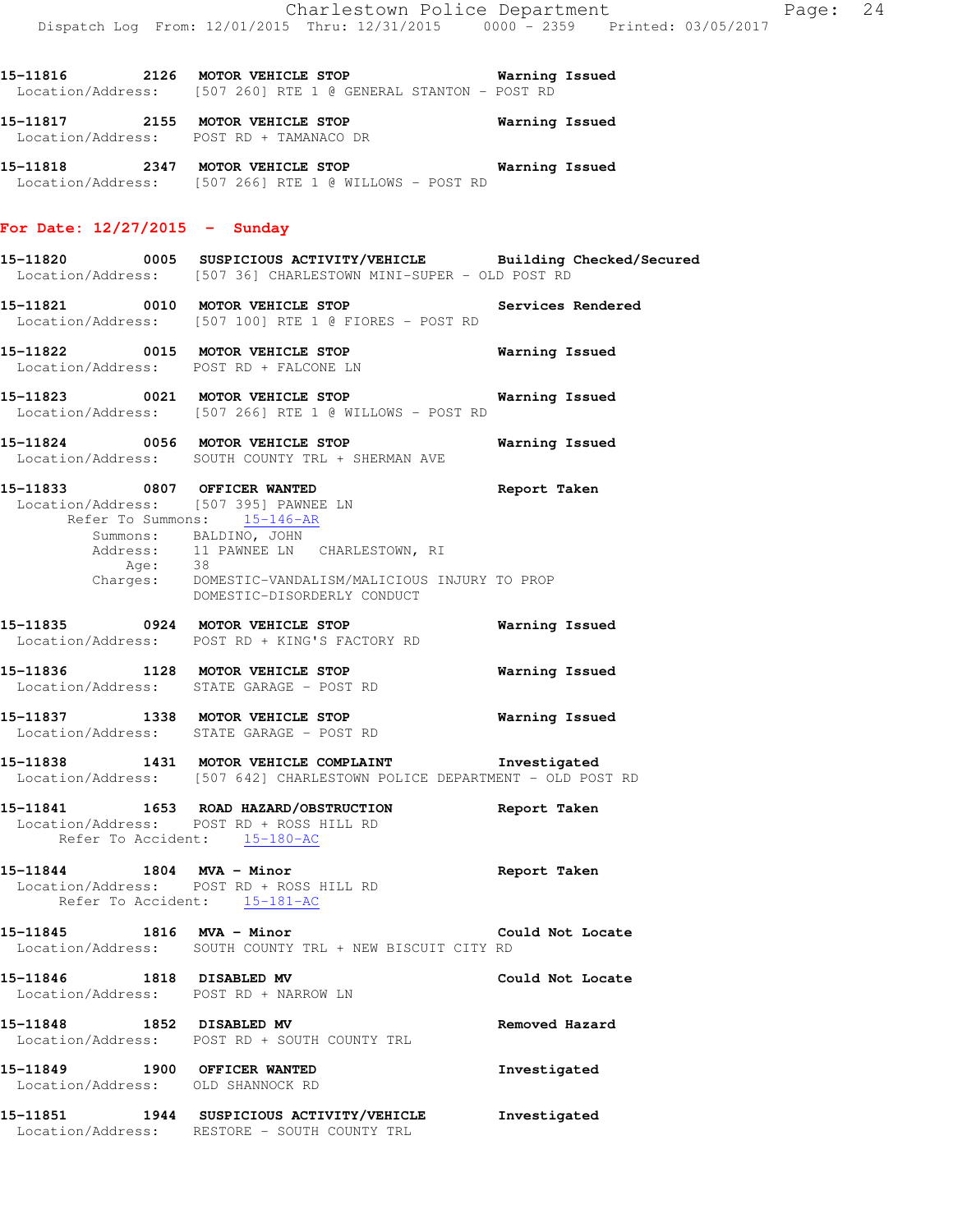15-11852 2301 ALARM, BURGLAR **Building Checked/Secured** 

|                                                                    | Location/Address: [507 405] SOUTH COUNTY TRL                                                                      |                          |
|--------------------------------------------------------------------|-------------------------------------------------------------------------------------------------------------------|--------------------------|
|                                                                    | 15-11856 2349 MOTOR VEHICLE STOP<br>Location/Address: POST RD + PROSSER TRL                                       | Citation Issued          |
|                                                                    | 15-11857 2352 ALARM, BURGLAR<br>Location/Address: [507 723] BOULDER AVE                                           | Building Checked/Secured |
| For Date: $12/28/2015$ - Monday                                    |                                                                                                                   |                          |
|                                                                    | 15-11859 0014 ALARM, BURGLAR<br>Location/Address: [507 401] WOODCOCK TRL                                          | Building Checked/Secured |
|                                                                    | 15-11860 0035 ALARM, BURGLAR<br>Location/Address: [507 401] WOODCOCK TRL                                          | Building Checked/Secured |
|                                                                    | 15-11863 0637 MOTOR VEHICLE STOP<br>Location/Address: POST RD + BEND RD                                           | <b>Warning Issued</b>    |
| Location/Address: CAROLINA BACK RD<br>Refer To Incident: 15-434-OF | 15-11865 0907 FOLLOW-UP INVESTIGATION Could Not Locate                                                            |                          |
| Location/Address: ALTON CAROLINA RD                                | 15-11866 0913 FOLLOW-UP INVESTIGATION                                                                             | Investigated             |
|                                                                    | 15-11869 1135 MOTOR VEHICLE STOP 6 Warning Issued<br>Location/Address: POST RD + NARROW LN                        |                          |
|                                                                    | 15-11874 1707 TRAFFIC CONTROL No Action Required<br>Location/Address: [507 260] RTE 1 @ GENERAL STANTON - POST RD |                          |
|                                                                    | 15-11875 1743 MOTOR VEHICLE STOP<br>Location/Address: POST RD + SCHOOLHOUSE POND RD                               | Warning Issued           |
|                                                                    | 15-11876 1827 MOTOR VEHICLE STOP<br>Location/Address: POST RD + WEST BEACH RD                                     | <b>Warning Issued</b>    |
| Vicinity of: SHANNOCK RD                                           | 15-11879 2047 MOTOR VEHICLE STOP                                                                                  | Warning Issued           |
|                                                                    | 15-11880 2102 MOTOR VEHICLE STOP<br>Location/Address: POST RD + FALCONE LN                                        | Warning Issued           |
|                                                                    | 15-11881 2113 MVA - Minor<br>Location/Address: POST RD + GENERAL STANTON LN<br>Refer To Accident: 15-182-AC       | Report Taken             |
| For Date: $12/29/2015$ - Tuesday                                   |                                                                                                                   |                          |
| 15-11891 0157 NOTIFICATION                                         | Location/Address: [507 372] SOUTH SHORE MENTAL HEALTH - OLD POST RD                                               | Services Rendered        |
| 15-11892 0210 ALARM, BURGLAR                                       | Location/Address: [507 802] RAM ISLAND RD                                                                         | Investigated             |
| 15-11895 0346 OFFICER WANTED<br>Location/Address: EAST CHARLES ST  |                                                                                                                   | Services Rendered        |
|                                                                    | 15-11896 0400 ALARM, BURGLAR<br>Location/Address: [507 885] THE PURPLE SHELL - OLD POST RD                        | Building Checked/Secured |
| 15-11901 1201 ALARM, BURGLAR                                       |                                                                                                                   | Investigated             |

**15-11902 1210 POLICE INFORMATION Investigated**  Location/Address: BUCKEYE BROOK RD

Location/Address: DOWD DR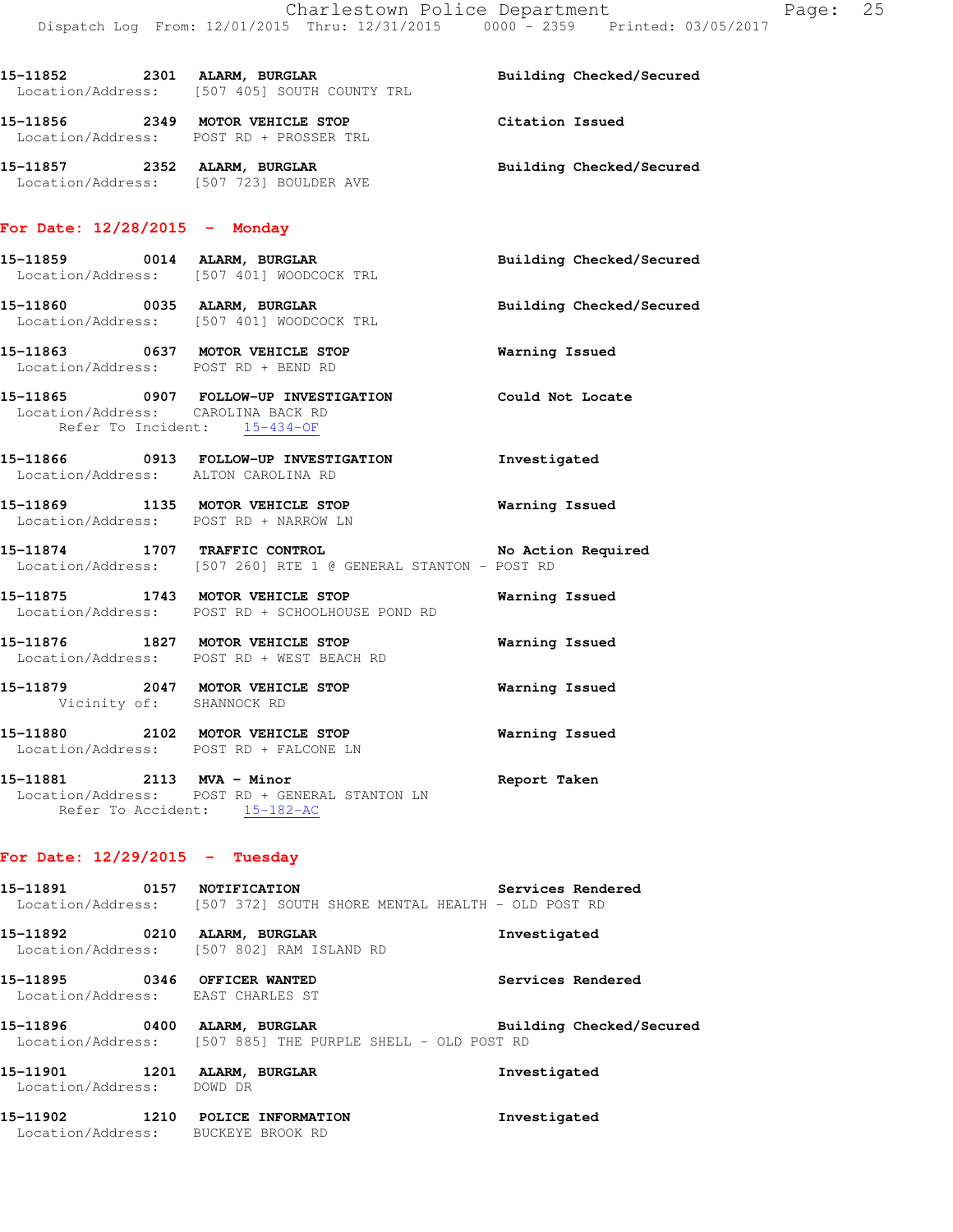**15-11908 2018 OFFICER WANTED Investigated**  Location/Address: [507 79] ECKEL INSURANCE INC - OLD POST RD

## **For Date: 12/30/2015 - Wednesday**

- **15-11923 0850 MOTOR VEHICLE STOP Warning Issued**  Location/Address: [507 200] RTE 1 @ PACKAGE STORE - POST RD
- **15-11924 0936 MOTOR VEHICLE STOP Warning Issued**  Location/Address: [507 200] RTE 1 @ PACKAGE STORE - POST RD
- **15-11926 1140 MOTOR VEHICLE STOP Warning Issued**  Location/Address: [507 261] RTE 1 @ STATE GARAGE - POST RD
- **15-11927 1345 BURGLARY (B & E) Investigated**  Location/Address: SOUTH COUNTY TRL Refer To Incident: 15-442-OF
- **15-11928 1354 911 CALLS/False/Hang-Ups/Open Unfounded**  Location/Address: SOUTH COUNTY TRL
- **15-11929 1525 MOTOR VEHICLE STOP Warning Issued**  Location/Address: [507 258] RTE 1 @ SOUTH KINGSTOWN LINE - POST RD
- **15-11930 1607 SUSPICIOUS ACTIVITY/VEHICLE No Action Required**  Location/Address: OLD COACH RD
- **15-11932 1617 TRAFFIC CONTROL Services Rendered**  Location/Address: POST RD + KING'S FACTORY RD
- **15-11934 1735 MOTOR VEHICLE STOP Warning Issued**  Location/Address: HORSESHOE FALLS - SHANNOCK RD
- **15-11935 1740 ASSIST CITIZEN Services Rendered**  Location/Address: HORSESHOE FALLS - SHANNOCK RD
- **15-11936 1810 TRANSPORT Services Rendered**  Location/Address: LAUREL RD
- **15-11937 1855 MOTOR VEHICLE COMPLAINT Unfounded**  Location/Address: POST RD + KING'S FACTORY RD
- **15-11938 1902 DISTURBANCE/Music/Noise Could Not Locate**  Location/Address: HOXSIE AVE
- **15-11941 2026 DISTURBANCE/Music/Noise Investigated**  Location/Address: RIVERVIEW DR
- **15-11944 2131 ALARM, BURGLAR Building Checked/Secured**  Location/Address: [507 44] KINGSTON PIZZA - OLD POST RD
- **15-11945 2149 MOTOR VEHICLE STOP No Action Required**  Location/Address: [507 260] RTE 1 @ GENERAL STANTON - POST RD
- **15-11946 2150 TRAFFIC CONTROL Citation Issued**  Location/Address: POST RD + PROSSER TRL

## **For Date: 12/31/2015 - Thursday**

**15-11954 0502 MOTOR VEHICLE COMPLAINT Could Not Locate**  Location/Address: CAROLINA BACK RD + ALTON CAROLINA RD **15-11962 0911 SUSPICIOUS ACTIVITY/VEHICLE Unfounded**  Location/Address: [507 278] RTE 2 @ RIPPY'S MARKET - SOUTH COUNTY TRL **15-11963 0924 FOLLOW-UP INVESTIGATION Investigated**  Location/Address: SOUTH COUNTY TRL